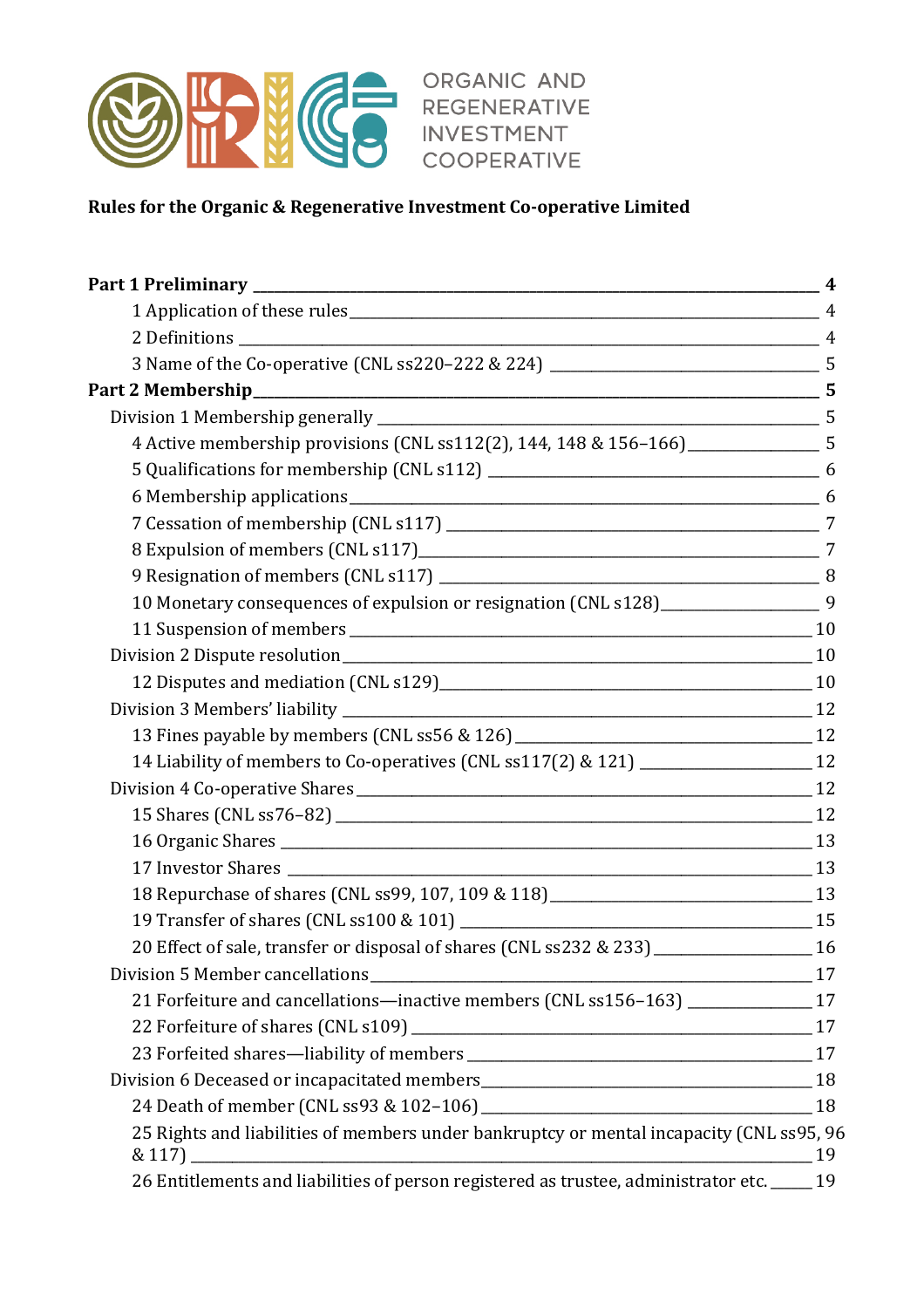| 31 Members' power to requisition a general meeting (CNL s257) ___________________ 22          |  |
|-----------------------------------------------------------------------------------------------|--|
|                                                                                               |  |
|                                                                                               |  |
|                                                                                               |  |
|                                                                                               |  |
| 36 Attendance and voting at general meetings (CNL ss228 & 256) __________________ 25          |  |
|                                                                                               |  |
|                                                                                               |  |
| 39 Determining the outcome where equality of votes (s228) _______________________ 26          |  |
|                                                                                               |  |
| 41 Postal ballots (other than special postal ballots) (CNL ss247 & 250) ______________ 28     |  |
|                                                                                               |  |
|                                                                                               |  |
|                                                                                               |  |
|                                                                                               |  |
|                                                                                               |  |
|                                                                                               |  |
| 47 First directors and election of directors (CNL ss173 & 179) _______________________31      |  |
|                                                                                               |  |
|                                                                                               |  |
| 50 Casual vacancies and alternate directors (CNL ss173 & 177) _______________________33       |  |
|                                                                                               |  |
|                                                                                               |  |
|                                                                                               |  |
|                                                                                               |  |
| 55 Delegation and board committees (CNL s178) ___________________________________ 35          |  |
|                                                                                               |  |
|                                                                                               |  |
|                                                                                               |  |
| 58 Amendments and copies of rules (CNL ss57 & 60-63) ____________________________37           |  |
|                                                                                               |  |
|                                                                                               |  |
| 60 Inspection of records and registers (CNL ss214 & 215) __________________________________38 |  |
|                                                                                               |  |
|                                                                                               |  |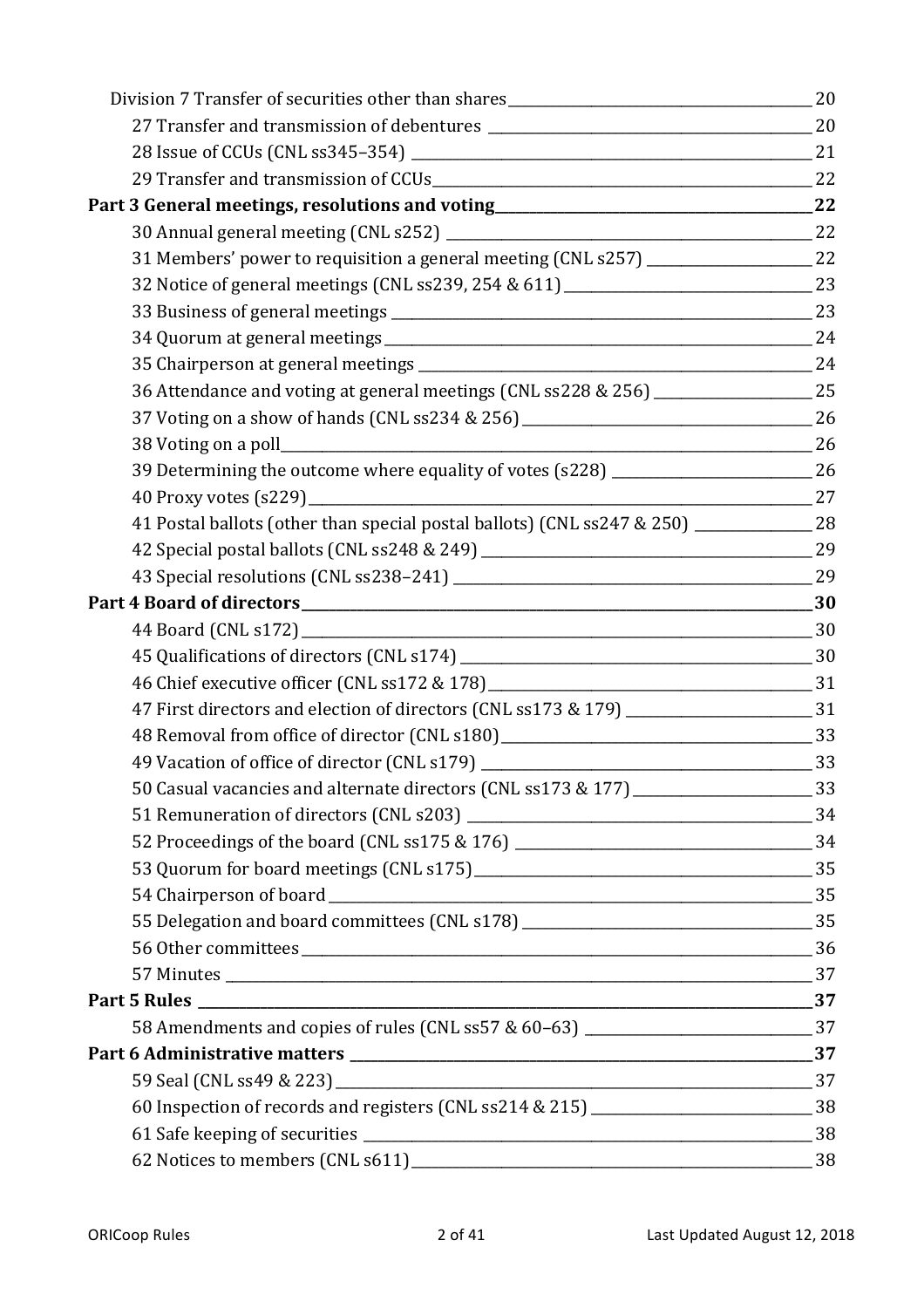|                                                                                             | 39 |
|---------------------------------------------------------------------------------------------|----|
|                                                                                             |    |
|                                                                                             |    |
| 65 Appointing an auditor or reviewer for small Co-operative (optional rule) (CNL s298)40    |    |
| 66 Appointing an auditor or reviewer for a small Co-operative if there is a direction under |    |
| 67 Disposal of surplus funds during a financial year (CNL ss 355 - 358) ________________ 40 |    |
|                                                                                             |    |
|                                                                                             |    |
|                                                                                             |    |
|                                                                                             |    |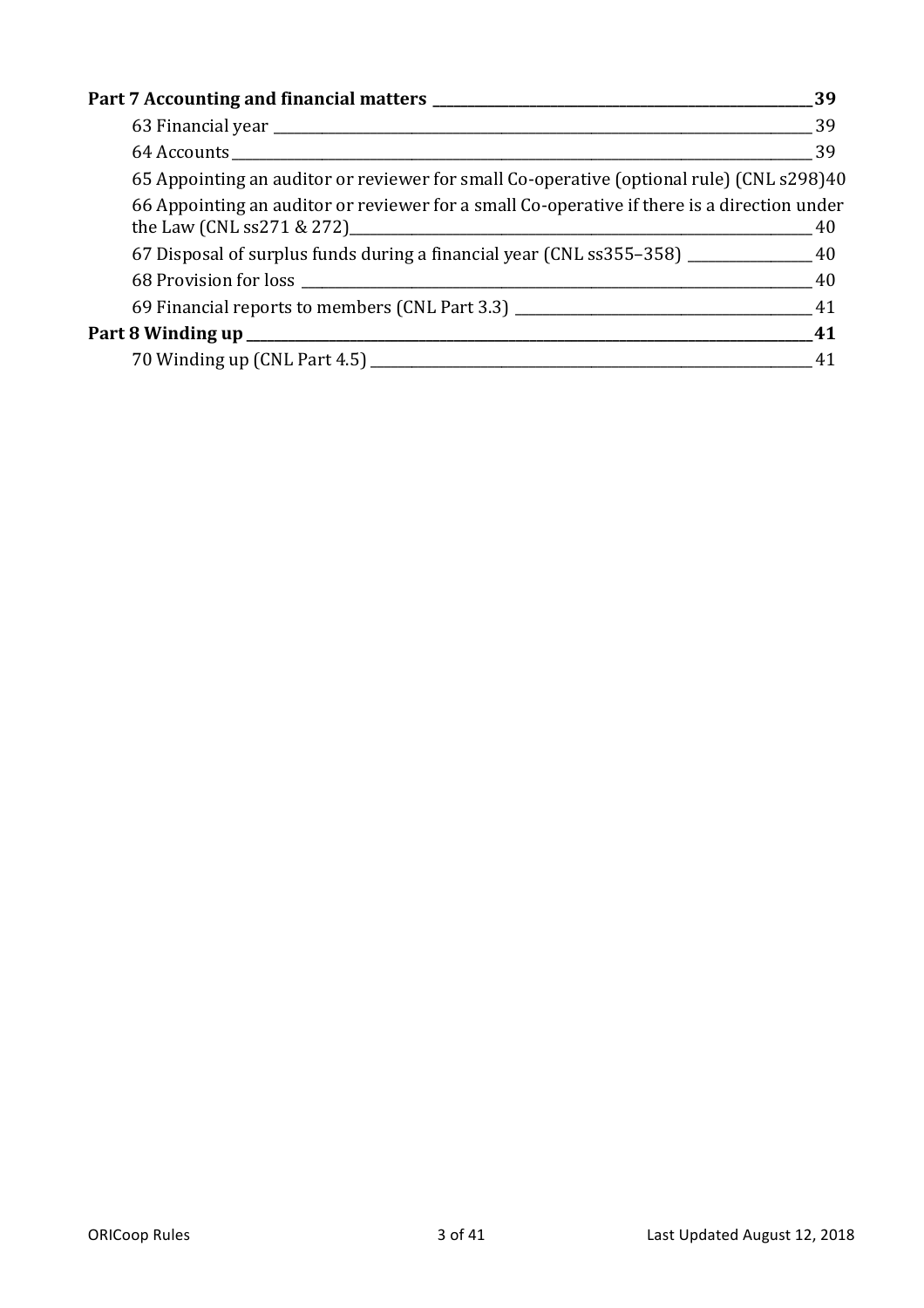#### **Part 1 Preliminary**

### **1 Application of these rules**

These rules are the rules of the Organic & Regenerative Investment Co-operative Limited.

#### **2 Definitions**

1) In these rules:

**ballot paper** means a ballot paper in paper or electronic form.

**basic financial statements** means the financial statements required of a small Co-operative under the National Regulations.

**board** means the board of the Co-operative.

**CCU** means Co-operative Capital Unit as described in rule 28

**CCU Holder** means a member who is the registered owner of at least one CCU.

**CNL** is a reference to the Co-operatives National Law as applying in this jurisdiction.

**debenture** is as defined in the Co-operative National Law

**director** means a director of the Co-operative.

**Investor Share** means that class of share that members can acquire for the purposes of funding the acquisition of farmland and infrastructure by the Co-operative see rule 17.

**Investor Share Asset** means those assets that are attributable to the Investor Shares in the financial accounts of the Co-operative and that are segregated for the benefit of the Investor Share Holders.

**member** means a current & valid member of the Co-operative as defined in rule 5.

**member director and non-member director**—see section 174 of the Law and rule 45.

**standard postal times** means the times when properly addressed and prepaid letters would be delivered in the ordinary course of post.

**Organic Share** means that class of share that is required to be owned by a member to qualify for membership of the Co-operative – see rule 16.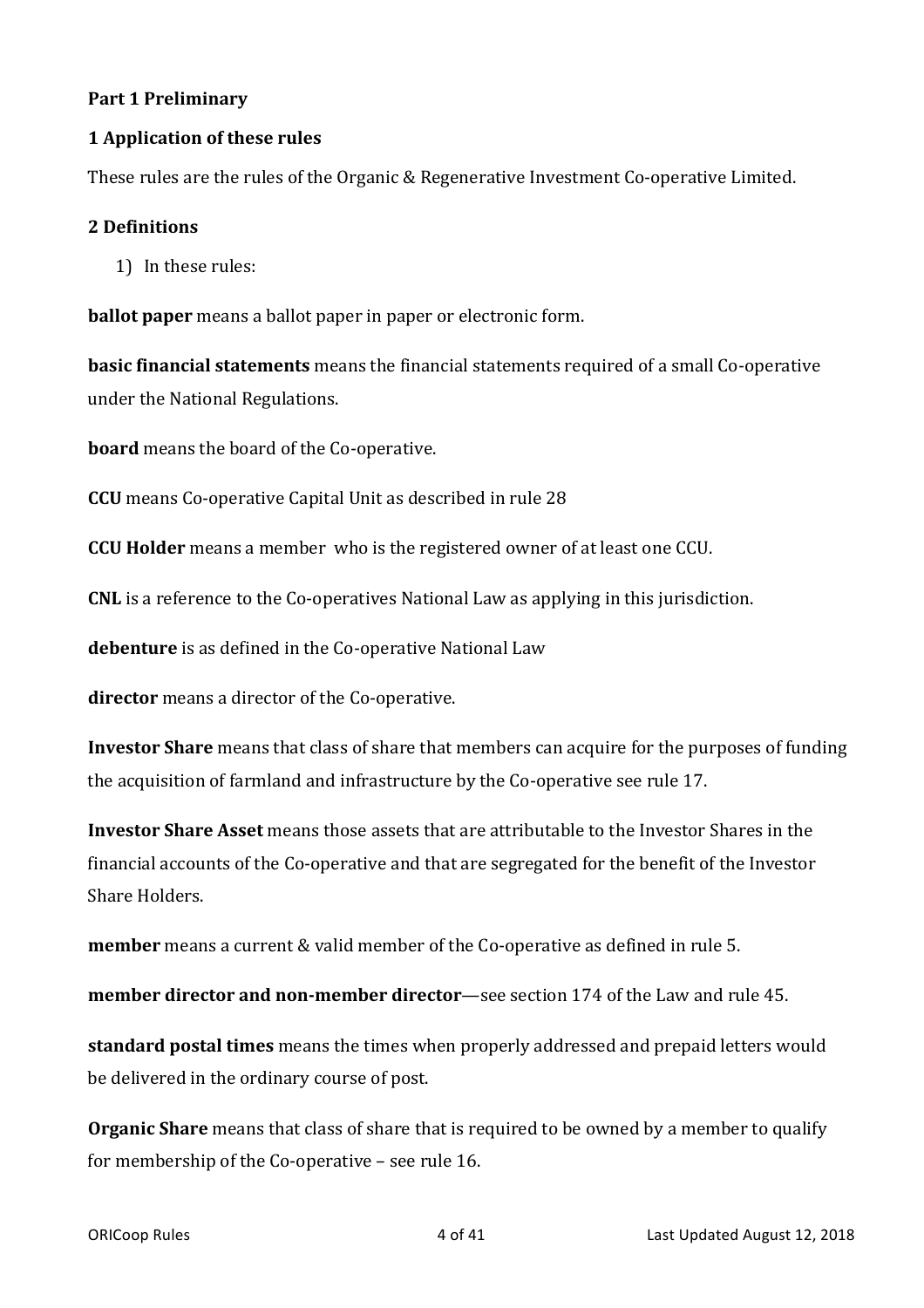**shares** means any or all classes of share capital issued by the Co-operative

**the Co-operative** means the Organic & Regenerative Investment Co-operative Limited

**the Law** means the Co-operatives National Law as applying in this jurisdiction.

**the National Regulations** means the Co-operatives National Regulations as applying in this jurisdiction. 

2) Except so far as the contrary intention appears in these rules, words and expressions used in these rules have the same meanings as they have, from time to time, in the Law or relevant provisions of the Law.

### **3** Name of the Co-operative (CNL ss220–222 & 224)

The name of the Co-operative is the Organic & Regenerative Investment Co-operative Limited (ORICoop).

### Part 2 Membership

### **Division 1 Membership generally**

# **4** Active membership provisions (CNL ss112(2), 144, 148 & 156-166)

# **1) Primary activity**

For the purposes of Part 2.6 of the Law, the primary activities of the Co-operative are:

- a) Investing into the organic, agroecology and regenerative farming & business sector.
- b) Investing, managing and or participating in local initiatives that build supply and/or community in organic & regenerative farming/business sector.
- c) Offer collaboration with other entities, Co-operatives and community to build a stronger and more resilient food production mechanism.

# **2)** Active membership requirements

To establish and maintain active membership of the Co-operative, a member must:

- a) Own Investor Shares; &/or,
- b) Subscribe to ORICoop's newsletter or electronic copy of communication;  $&/$  or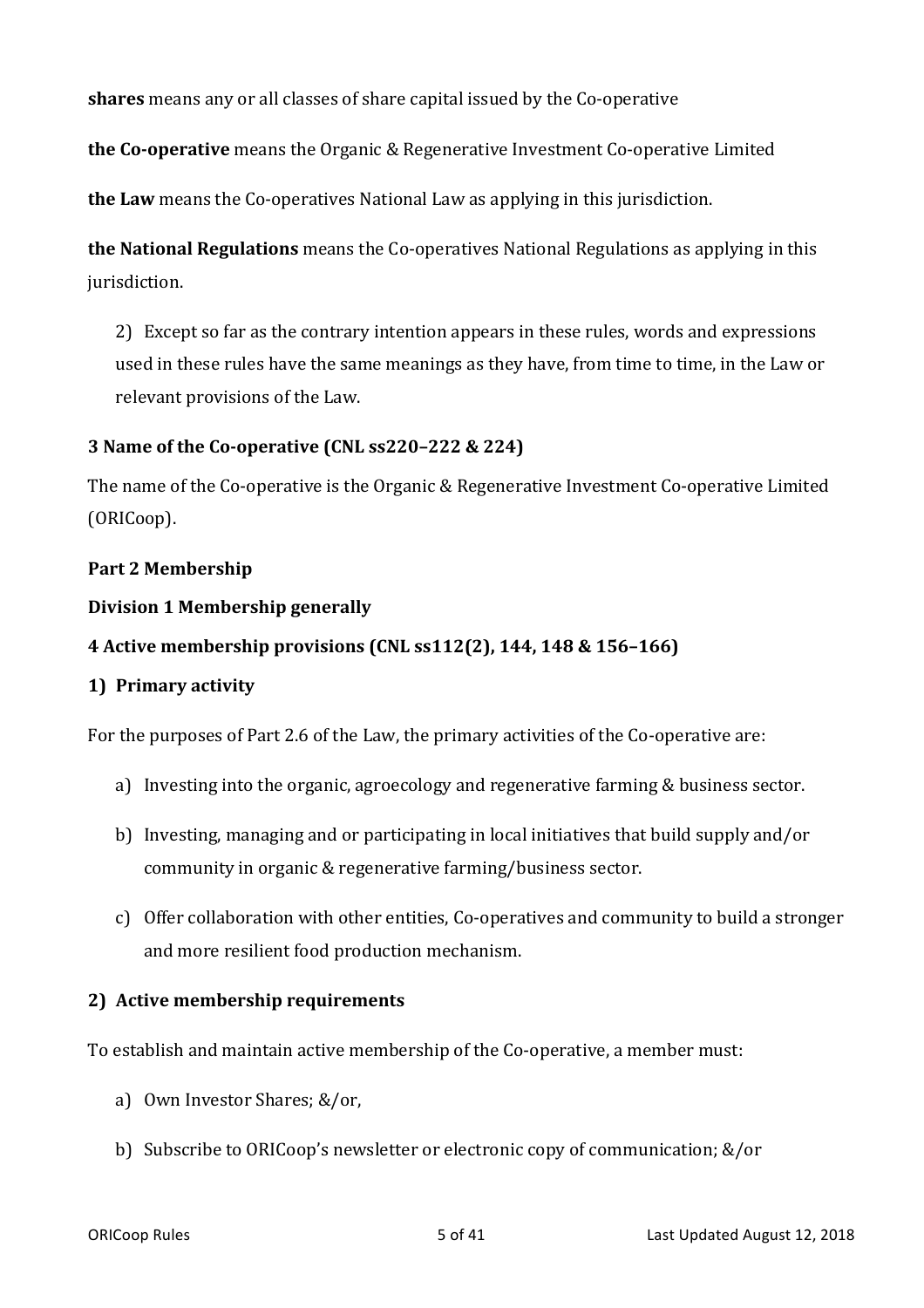- c) Attend at least one General Meeting, member or community event per calendar year; &/or
- d) Make a purchase of produce or product from the Co-operative or a related entity during a calendar vear.

### **5** Qualifications for membership (CNL s112)

A person qualifies for membership of the Co-operative if:

- a) The person agrees to hold at least 5 Organic Shares;
- b) The person meets the conditions for active membership; and,
- c) Agrees to be bound by the Rules.

### **6 Membership applications (CNL s124)**

- 1) Applications for membership must be lodged on the Organic & Regenerative Investment Cooperative website on the application form approved by the board, and be accompanied by the required payment:
	- a) Any entry fees for an application for membership are determined each year by the board.
	- b) The purchase of 5 Organic Shares as per current share price as determined by Rule  $16.1$ ;
	- c) Any regular subscriptions (also known as periodic membership fees) are determined from time to time by the board and published at the registered office or on the website of the co-operative.
- 2) Every membership application must be considered by the board within 90 days of application.
- 3) If the board approves the application, the applicant's name and any other information required under the Law must be entered in the register of members within 28 days of the board's approval.
- 4) The applicant must be notified in writing (email) of the entry in the register and the applicant is then entitled to the privileges attached to membership.
- 5) The board may, at its discretion, refuse an application for membership.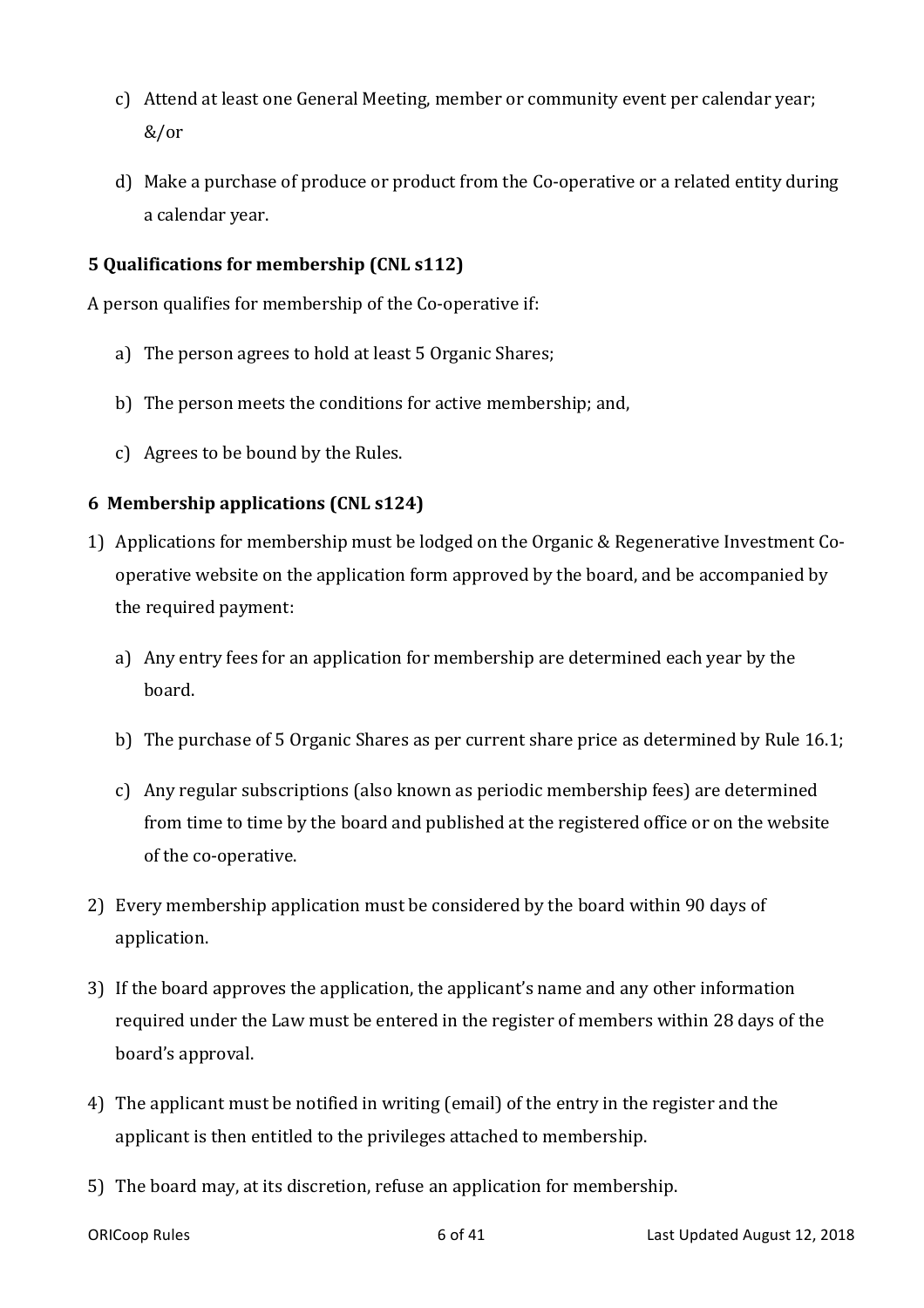6) The board need not assign reasons for the refusal. On refusal any amounts accompanying the application for membership must be refunded within 28 days without interest.

#### **7 Cessation of membership (CNL s117)**

- 1) A person ceases to be a member in any of the following circumstances:
	- a) if the membership ceases in any circumstances specified in section 117 of the Law;
	- b) if the member's total shareholding is transferred to another person and the transferee is registered as the holder of the shareholding;
	- c) if the member's total shareholding is forfeited under the Law or these rules;
	- d) if the member's total shareholding is purchased by the Co-operative under the Law or these rules:
	- e) if the member's total shareholding is sold by the Co-operative under any power in the Law or these rules and the purchaser is registered as shareholder in the member's place.

#### **8 Expulsion of members (CNL s117)**

- 1) A member may be expelled from the Co-operative by special resolution to the effect:
	- a) that the member has seriously or repetitively failed to discharge the member's obligations to the Co-operative under these rules or a contract entered into with the Cooperative under section 125 of the Law; or
	- b) that the member has acted in a way that has:
		- i) prevented or hindered the Co-operative in carrying out its primary activity or one or more of its primary activities; or
		- ii) brought the Co-operative into disrepute; or
		- iii) acted in contrary to one or more of the Co-operative principles as described in section 10 of the Law and has caused the Co-operative harm.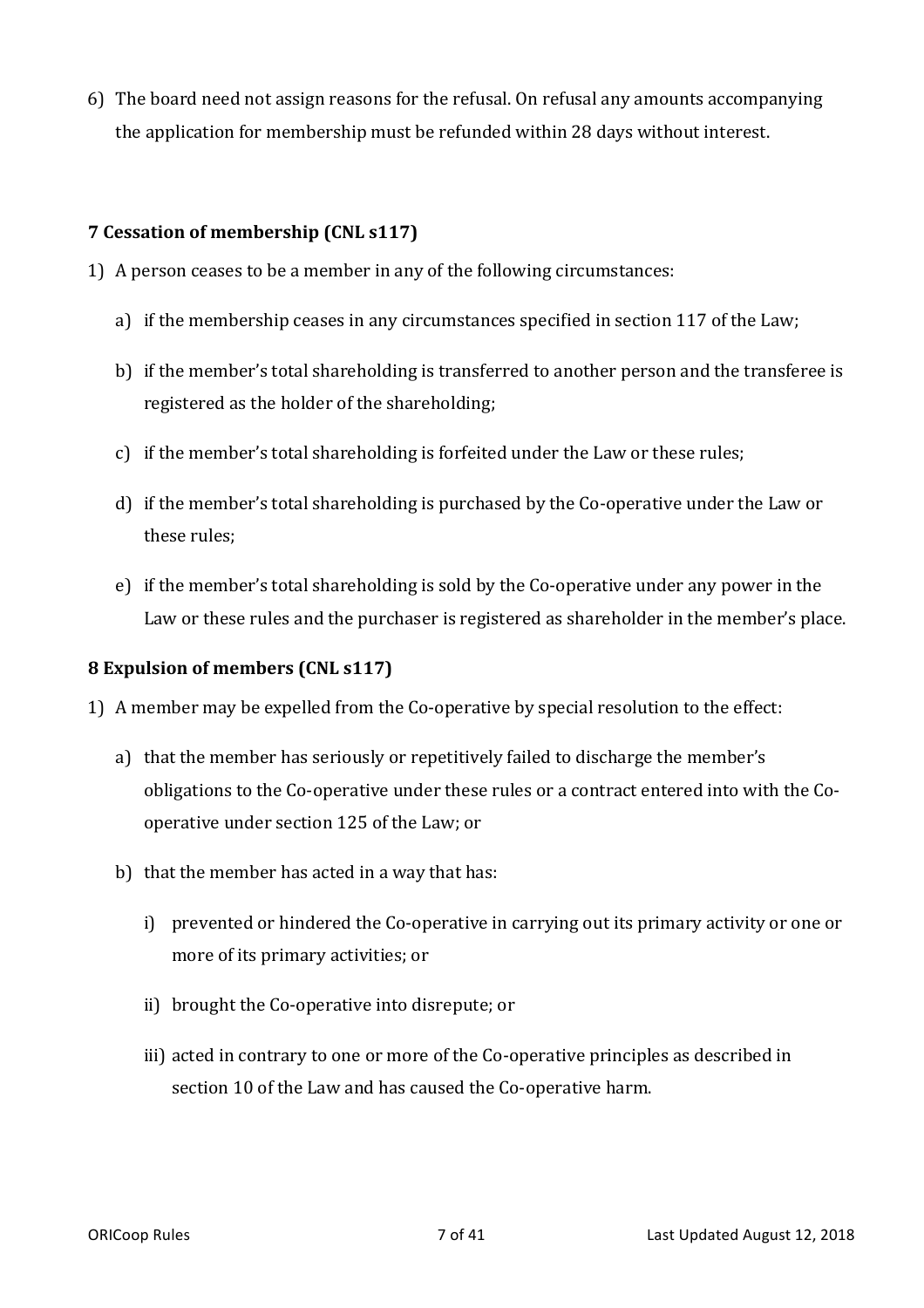- 2) Written notice of the proposed special resolution must be given to the member at least 28 days before the date of the meeting at which the special resolution is to be moved, and the member must be given a reasonable opportunity of being heard at the meeting.
- 3) At the general meeting when the special resolution for expulsion is proposed the following procedures apply:
	- c) at the meeting, the member must be afforded a full opportunity to be heard and is entitled to call witnesses and cross-examine witnesses called against the member;
	- d) if the member fails to attend at the time and place mentioned, without reasonable excuse, the member's alleged conduct must be considered and the Co-operative may decide on the evidence before it, despite the absence of the member;
	- e) once the alleged conduct is considered, the Co-operative may decide to expel the member concerned:
	- f) the Co-operative must not make a decision on the alleged conduct or on expulsion, except by vote by secret ballot of the members present, in person or represented by proxy or by attorney, and entitled to vote;
	- g) a motion for the decision is not taken to be passed unless two-thirds of the members present, in person or represented by proxy or by attorney, vote in favour of the motion.
	- h) Expulsion of one joint member means expulsion of all members holding membership jointly with the expelled member.
	- i) An expelled member must not be re-admitted as a member unless the re-admission is approved by special resolution.
	- j) A member re-admitted must not have restored to him or her any shares that were cancelled on his or her expulsion.

# **9** Resignation of members (CNL s117)

A member may resign from the Co-operative by giving 30 days notice in writing (email) in the form approved by the board.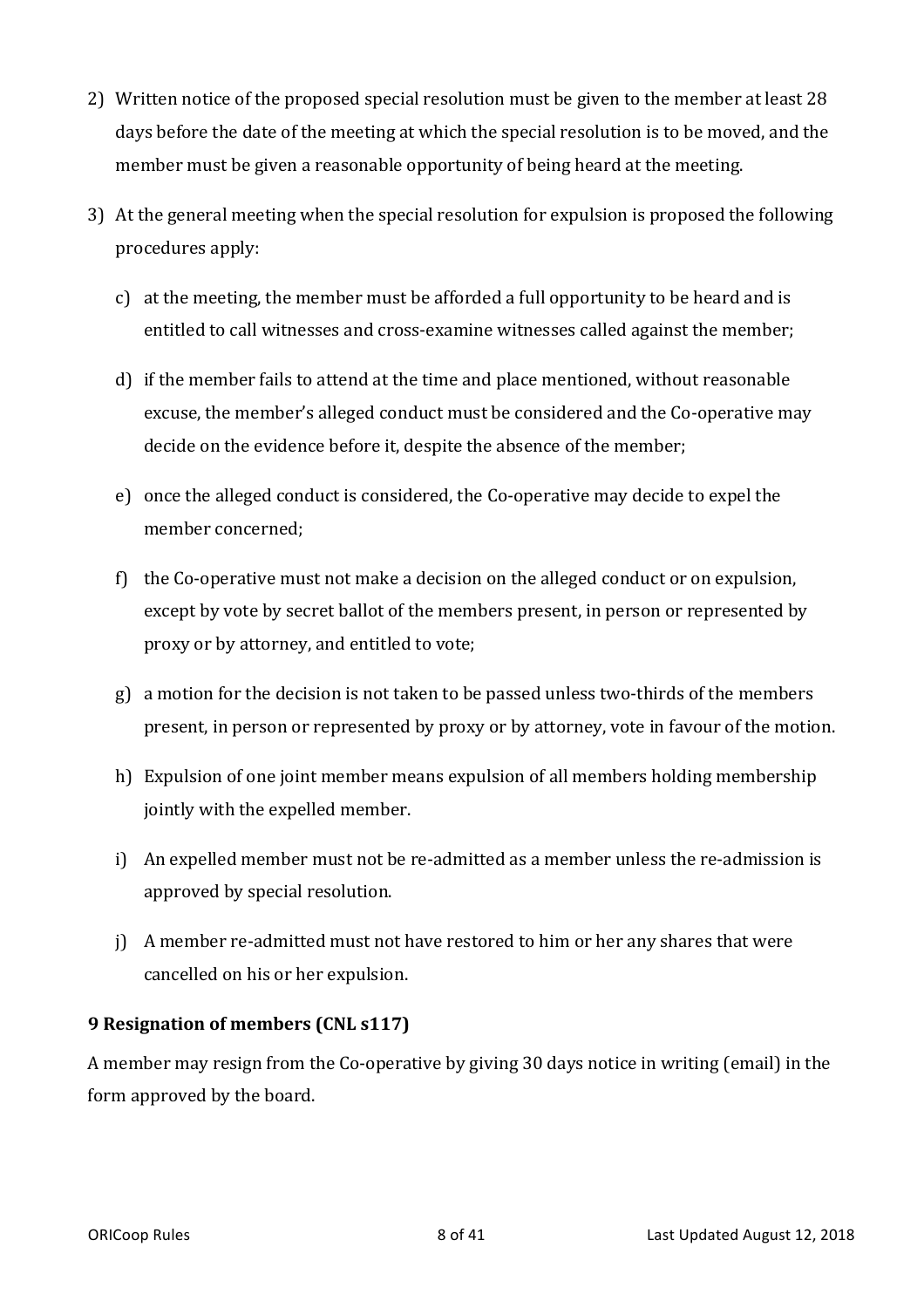# **10** Monetary consequences of expulsion or resignation (CNL s128)

- 1) In this rule: *(deficiency* means the amount of accumulated loss, deficiency or significant change disclosed in the last balance sheet of the Co-operative, or later reported before expulsion.)
- 2) If a member is expelled or resigns from the Co-operative, all amounts owing by the former member to the Co-operative become immediately payable in full.
- 3) The shares of an expelled or resigning member must be cancelled as at the day of expulsion or resignation, and the cancellation must be noted in the register of shares. For the avoidance of doubt, CCUs are not shares and there is no requirement for the Co-operative to redeem or otherwise cancel the CCU's of an expelled or resigning member.
- 4) Subject to sub rule (5) and the written terms of a class of share issued, the Co-operative must, however, pay to the expelled or resigning member the amount of capital paid up on the former member's shares at the time of expulsion or resignation (less any amount owing by the former member to the Co-operative).
- 5) If a deficiency exists, an appropriate proportion of the loss, deficiency or significant change may be deducted from the amount of capital paid up on the shares of the expelled or resigning member. This is done having regard to the number of shares held by the expelled or resigning member immediately before expulsion or resignation in relation to the number of shares in the Co-operative.
- 6) Subject to section 128 of the Law, payment to the expelled or resigning member of any amount owing by the Co-operative to the former member:
	- a) must be made at the time decided by the board but within one year from the date of expulsion or resignation; or
	- b) may be applied at the time decided by the board, but within one year from the date of expulsion or resignation, in the manner set out in section 128 of the Law, if there is agreement by the board and former member or if the board considers that repayment would adversely affect the financial position of the Co-operative.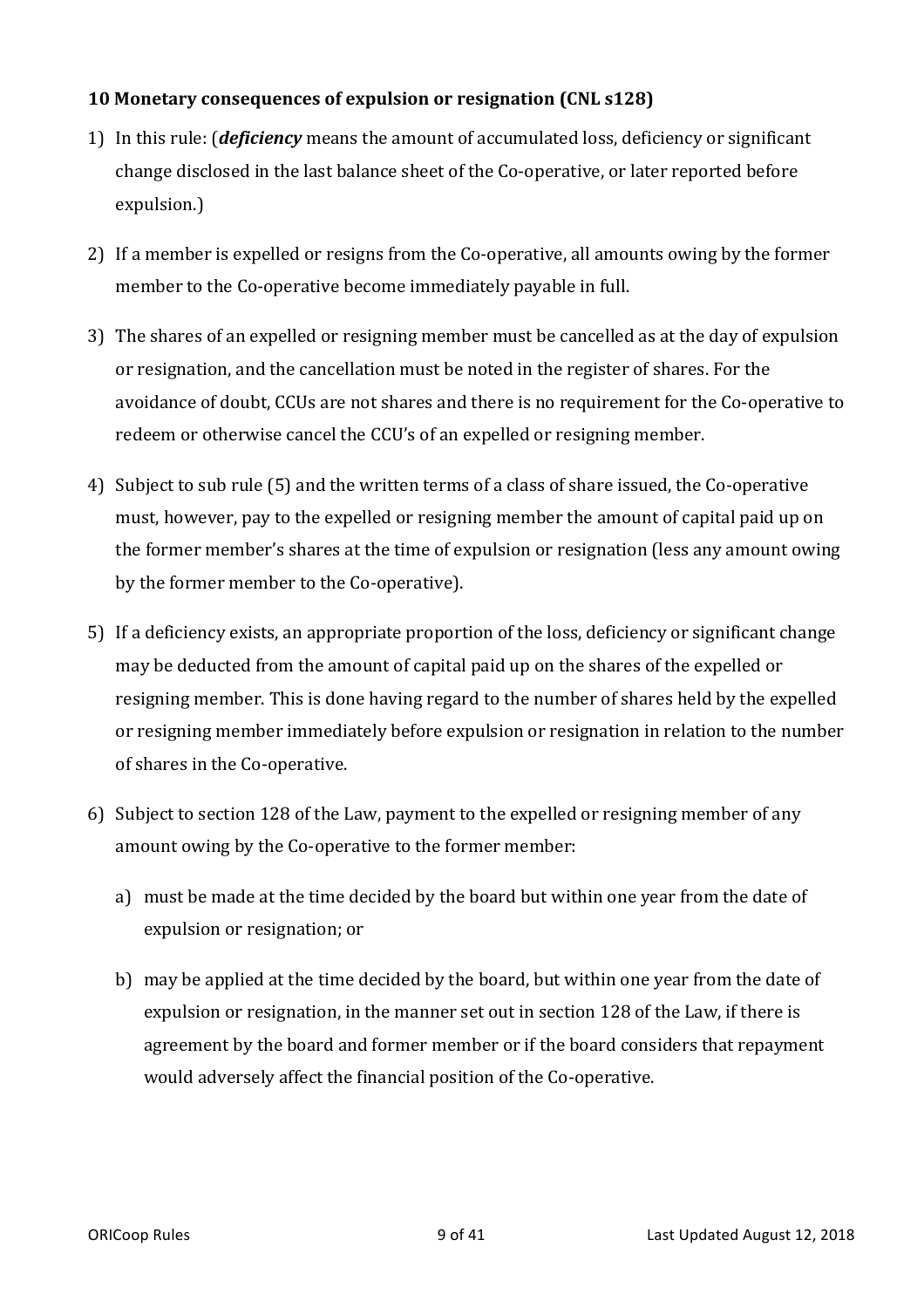#### **11 Suspension of members**

- 1) The Co-operative may suspend a member for not more than one year, who does any of the following:
	- a) contravenes any of these rules;
	- b) fails to discharge obligations to the Co-operative, whether under these rules or a contract;
	- c) acts detrimentally to the interests of the Co-operative.
- 2) In order to suspend a member, the procedure for expulsion of a member set out in rule 9 is to be followed as if references to expulsion were references to suspension.
- 3) During the period of suspension, the member:
	- a) loses any rights (except the right to vote) arising as a result of membership; and
	- b) is not entitled to a refund, rebate, relief or credit for membership fees paid, or payable, to the Co-operative; and
	- c) remains liable for any fine that may be imposed.

# **Division 2 - Dispute resolution**

# **12 Disputes and mediation (CNL s129)**

- 1) The grievance procedure set out in this rule applies to disputes under these rules between:
	- a) a member and another member; or
	- b) a member (including a former member) and the Co-operative.
- 2) If a dispute arises, a party cannot commence any court or arbitration proceedings relating to the dispute unless it has complied with the provisions of this rule, except where a person seeks urgent interlocutory relief.
- 3) The parties to the dispute must meet and discuss the matter in dispute, and, if possible, resolve the dispute within 14 days of:
	- a) the dispute coming to the attention of each party; or
	- b) a party giving notice, to each of the other parties involved, of the dispute or grievance.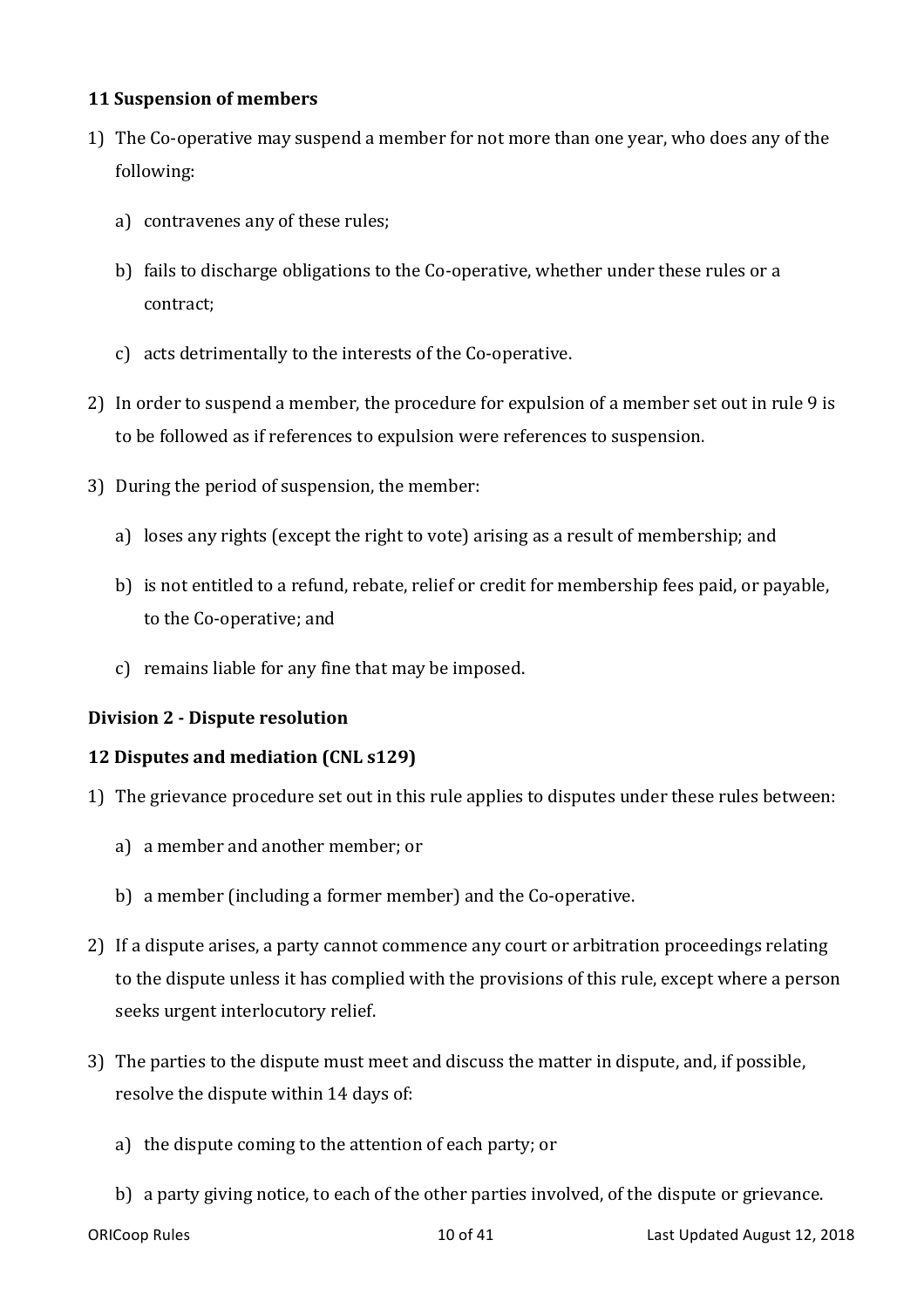- 4) If the parties are unable to resolve the dispute at the meeting, or if a party fails to attend that meeting, the parties must, as soon as is practicable, hold a meeting in the presence of a mediator.
- 5) The mediator is, where possible, to be a person chosen by agreement between the parties, but in the absence of agreement between the parties:
	- a) for a dispute between a member and another member, a person appointed by the board; or
	- b) for a dispute between a member (including a former member) and the Co-operative, a person appointed by the Australian Mediation Association.
- 6) The mediator may (but need not) be a member of the Co-operative, unless the member is a party to the dispute.
- 7) The parties to the dispute must, in good faith, attempt to settle the dispute by mediation.
- 8) The mediator, in conducting the mediation, must:
	- a) give the parties to the mediation process every opportunity to be heard; and
	- b) allow due consideration by all parties of any written statement submitted by any party; and
	- c) ensure that natural justice is accorded to the parties to the dispute throughout the mediation process.
- 9) The mediator cannot determine the dispute.
- 10)The mediation must be confidential and without prejudice.
- 11)The costs of the mediation are to be shared equally between the parties unless otherwise agreed.
- 12) Nothing in this rule applies to any dispute as to the construction or effect of any mortgage or contract contained in any document other than these rules.
- 13) Nothing in this rule applies to any dispute involving the expulsion or suspension of a member or the imposition of a fine.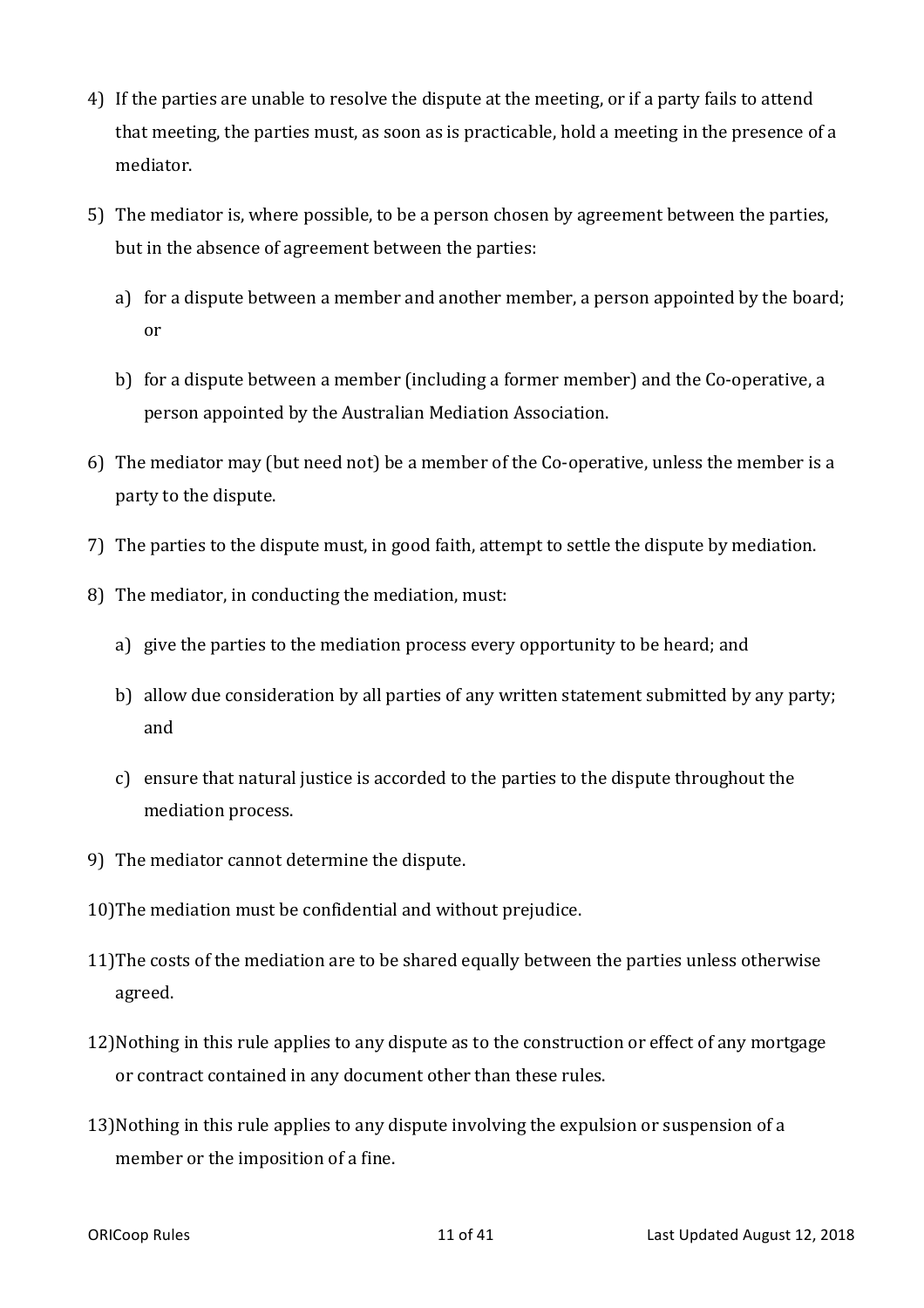14) If the mediation process does not result in the dispute being resolved, each party may seek to resolve the dispute in accordance with the Law or otherwise at law.

### **Division 3 - Members' liability**

#### **13 Fines payable by members (CNL ss56 & 126)**

- 1) The board may impose on a member a maximum fine of \$500 for a contravention of these rules.
- 2) A fine must not be imposed on a member under sub rule  $(1)$  unless:
	- a) written notice of intention to impose the fine and the reason for it has been given to the member; and
	- b) the member has been given a reasonable opportunity to appear before the board in person (with or without witnesses), or to send to the board a written statement, to show cause why the fine should not be imposed.

### **14 Liability of members to Co-operatives (CNL ss117(2) & 121)**

- 1) A member is liable to the Co-operative for the amount, if any, unpaid on the Organic shares held by the member, together with any charges, including entry fees and regular subscriptions, payable by the member to the Co-operative under these rules.
- 2) Joint members are jointly and severally liable for any amount unpaid on shares and to any such charges mentioned in sub rule (1).

#### **Division 4 - Co-operative Shares**

#### **15 Shares** (CNL ss76-82)

- 1) The working capital of the Co-operative will be raised through membership fees and management fees.
- 2) The right to vote attaches to membership and not shareholding.
- 3) The issue of shares is under the control of the directors. The directors, subject to the Law, may:
	- a) Issue or agree to issue shares to any person (or Company) on terms and conditions (including the issue price) and at any times that the directors determine;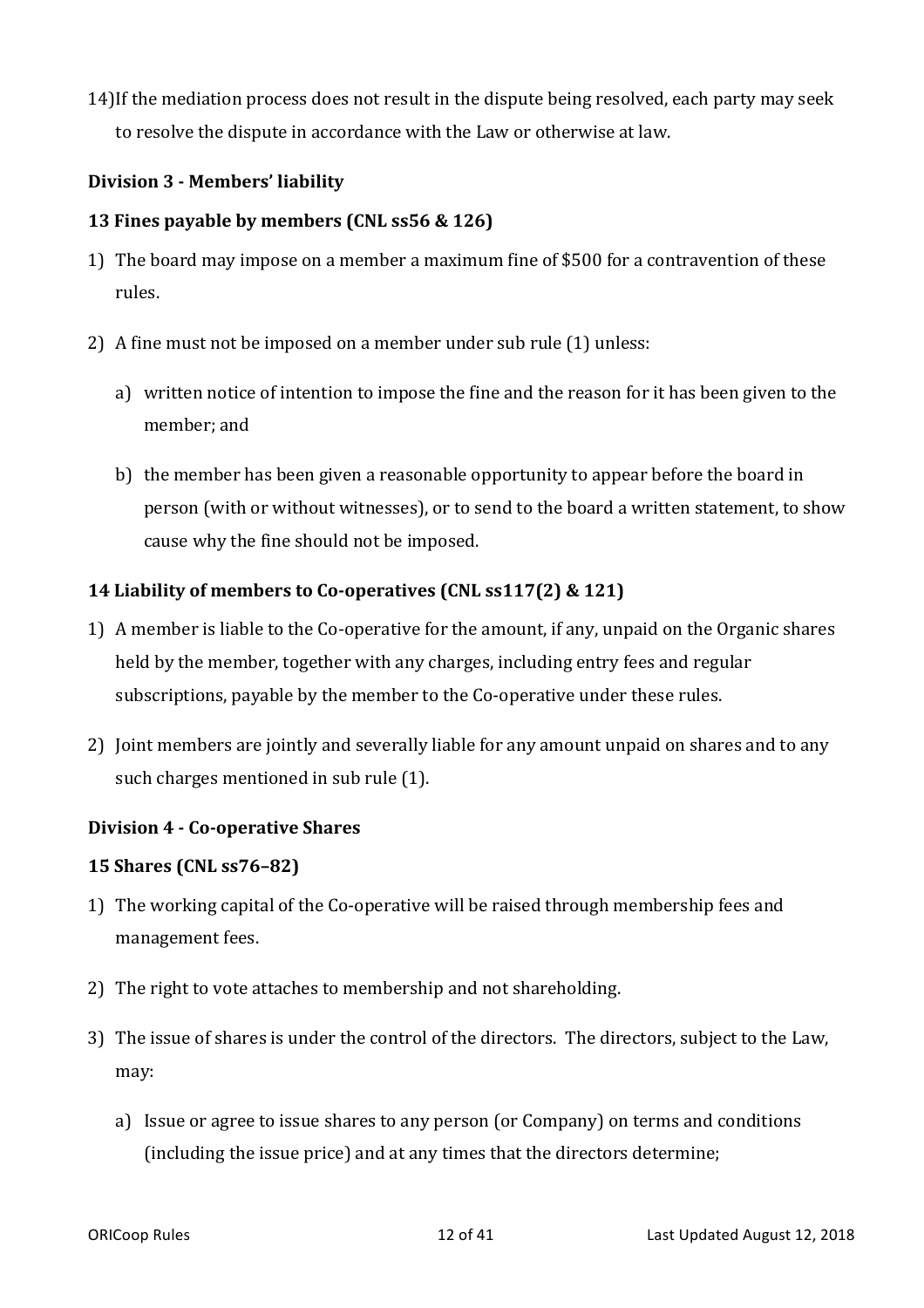- b) Issue shares in separate classes and with any preferential, deferred or special rights, privileges or terms and conditions or with any restrictions (whether about dividends, voting or otherwise) that the directors determine.
- 4) A member must not have a relevant interest in more than 20% of the nominal value of the issued share capital of the Co-operative.
- 5) No share is to be allotted unless 100% of the nominal value of the share has been paid.
- 6) The Co-operative has no provisions for calls on shares, as it does not allow shares to be issued unless they are fully paid.

### **16 Organic Shares**

- 1) Organic Shares are ordinary shares issued by the Co-operative
- 2) Members must purchase a minimum of 5 shares when first joining the Co-operative.
- 3) The issue price of Organic Shares is \$10 per share

### **17 Investor Shares**

- 1) Investor Shares are preference shares issued for the purpose of raising share capital to enable the Co-operative to invest in farmland and infrastructure.
- 2) Members may hold up to 100 Investor Shares subject to holding a minimum of 2 Investor Shares and the provisions of rule 15.4.
- 3) The issue price of Investor Shares is \$500 per share.
- 4) Any proposed change to the terms of the Investor Shares requires approval by at least 75% of Investor Share holders where each member that is an Investor Share holder has one vote.

# **18 Repurchase of shares (CNL ss99, 107, 109 & 118)**

- 1) Shares may be repurchased by the Co-operative in accordance with the Law.
- 2) A member who wishes the Co-operative to repurchase any shares must do so by submitting a request to the board in the following form:

I/We setting members of ORICoop (Organic & Regenerative Investment Co-operative Limited) and the holders of  $\qquad$  (number of shares) in the Co-operative that are fully paid,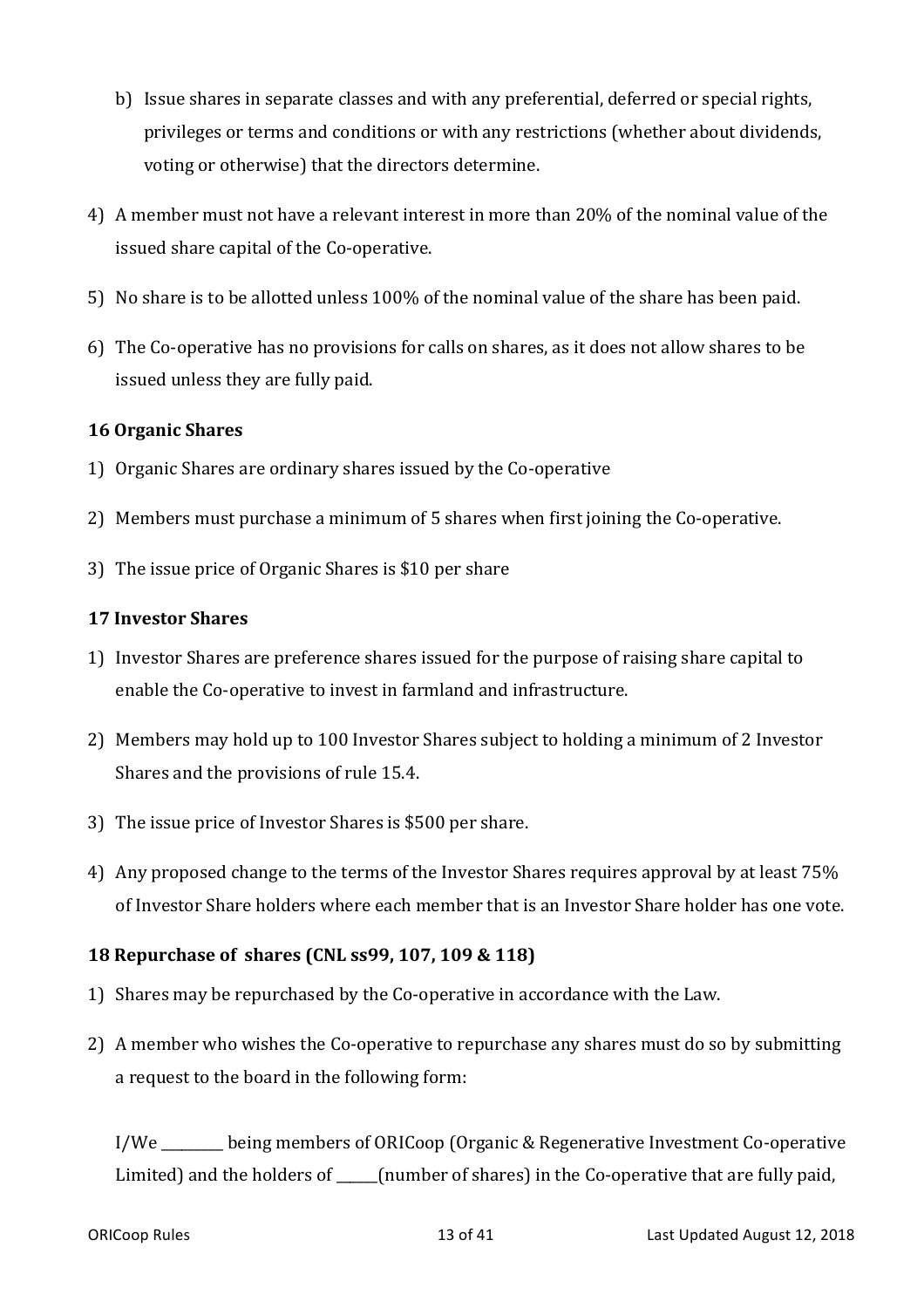request that the Co-operative repurchase \_\_\_\_\_\_\_(number of shares). I/We are aware of the conditions of repayment under the Co-operatives National Law or relevant Act.

| Dated: the contract of the contract of the contract of the contract of the contract of the contract of the contract of the contract of the contract of the contract of the contract of the contract of the contract of the con |  |  |
|--------------------------------------------------------------------------------------------------------------------------------------------------------------------------------------------------------------------------------|--|--|
|                                                                                                                                                                                                                                |  |  |

Witness (name and signature):

3) The board of the Co-operative must consider each request for repurchase in accordance with the Law and cancel any shares that have been repurchased.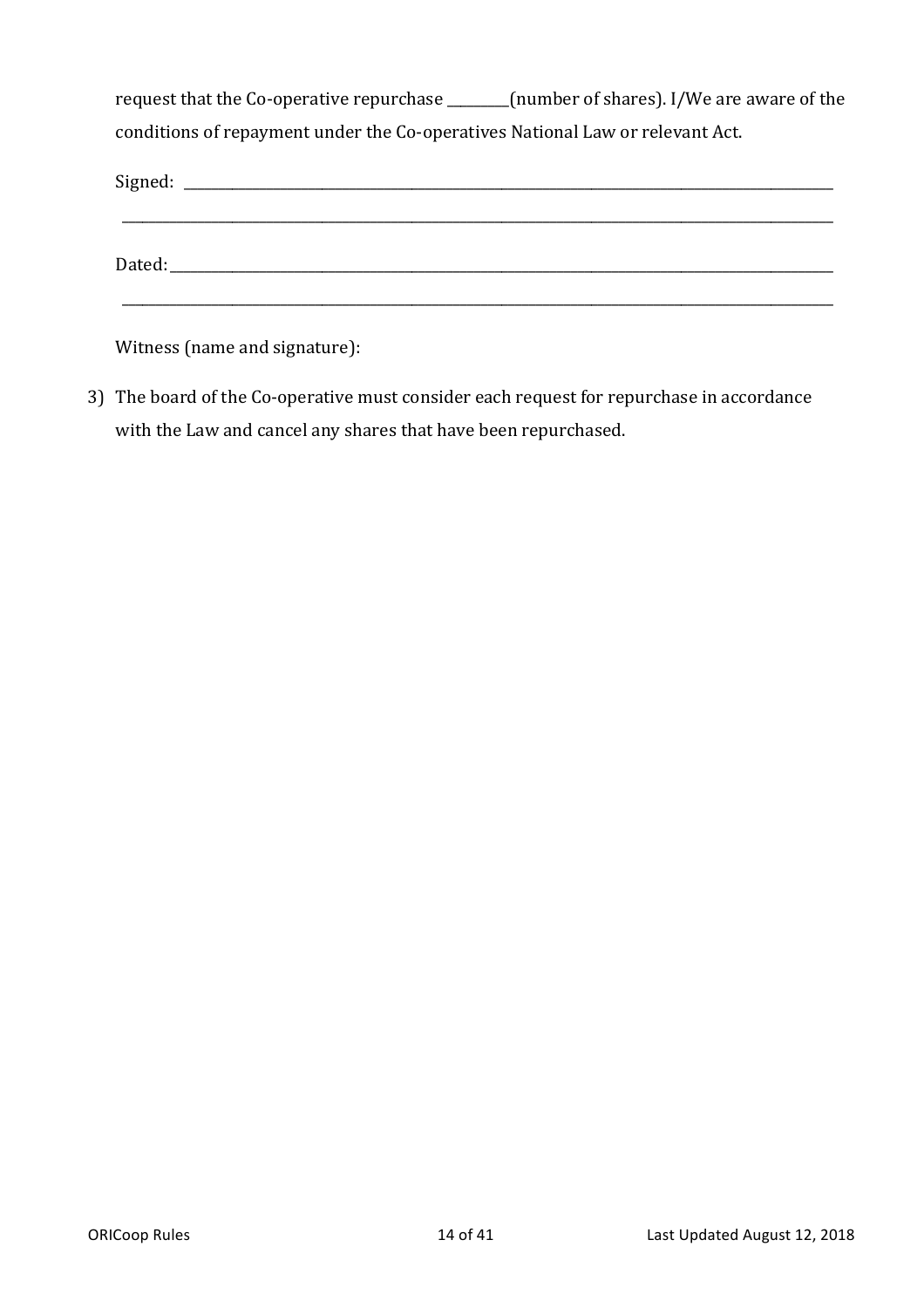### **19 Transfer of shares (CNL ss100 & 101)**

- 1) The instrument of transfer of a share must be signed by or for the transferor and the transferee.
- 2) The transferor is taken to remain the holder of the share until the name of the transferee is entered in the register of members.
- 3) Shares must be transferred in the following form or another form approved by the board:

I, the transferor) of each in the State/Territory of the transferor) of the state of  $\frac{1}{2}$  in consideration of the sum of.  $\frac{1}{\sqrt{2}}$  paid to me by  $\frac{1}{\sqrt{2}}$  (the transferee), of \_\_\_\_\_\_\_\_\_\_\_\_\_\_\_\_ in the State/Territory of \_\_\_\_\_\_\_\_\_\_\_\_\_\_\_\_\_\_\_\_ transfer to the transferee the share (or shares) numbered  $\qquad \qquad$  in the Organic & Regenerative Investment Cooperative Limited to hold for the transferee, the transferee's executors, administrators and assigns, subject to the several conditions on which I hold the same at the time of the execution. 

And I, the transferee, agree to take the said share (or shares) subject to the conditions previously mentioned in this document.

Dated this \_\_\_\_\_\_\_\_\_\_\_\_\_\_\_ day of \_\_\_\_\_\_\_\_\_\_\_\_\_\_\_\_\_ 20\_\_\_\_

Signed by transferor.

In the presence of \_\_\_\_\_\_\_\_\_\_\_\_\_\_\_\_\_\_\_\_\_\_\_\_\_\_\_\_\_\_\_ witness. 

Signed by \_\_\_\_\_\_\_\_\_\_\_\_\_\_\_\_\_\_\_\_\_\_\_\_\_\_\_\_\_\_\_\_\_\_\_\_\_ transferee. 

In the presence of \_\_\_\_\_\_\_\_\_\_\_\_\_\_\_\_\_\_\_\_\_\_\_\_\_\_\_\_\_\_\_\_\_ witness. 

4) A share may not be sold or transferred except:

- a) with the consent of the board, and to a person who is qualified to be admitted to membership of the Co-operative under rules 4 and 5; or
- b) as otherwise provided by these rules or the Law.
- 5) The board may decline to register a transfer of shares to a person not qualified to be a member or of whom they do not approve. The board may also decline to register a transfer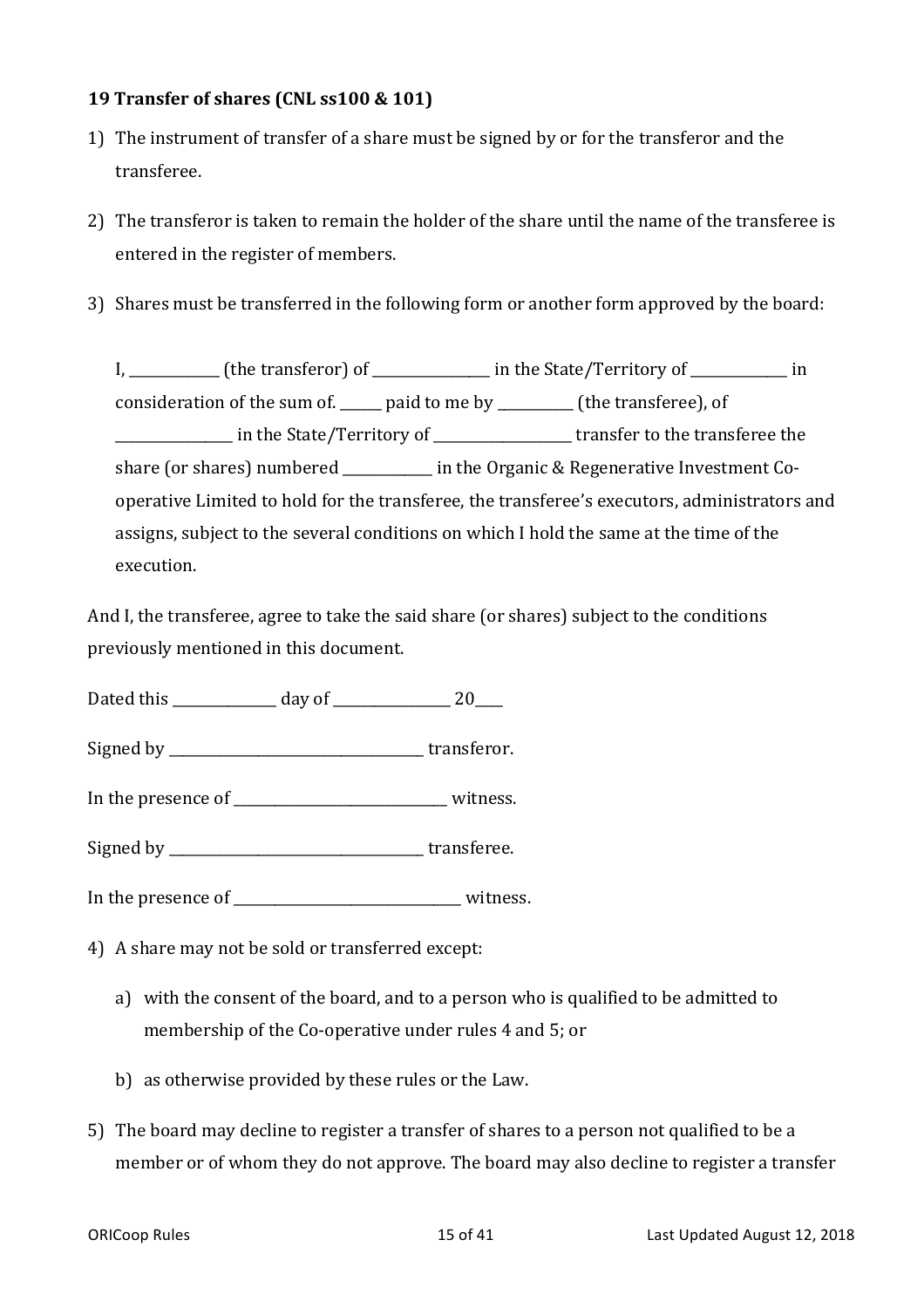of shares on which the Co-operative has a lien or charge. If the board refuses to register a transfer of shares it must send notice of the refusal to the transferee within 28 days after the day the board declined to register the transfer.

- 6) The board of the Co-operative must not consent to the sale or transfer of shares that would result in more than the nominal value of shares permitted under section 363 of the Law.
- 7) The board may decline to recognise an instrument of transfer unless:
	- a) a fee of \$75 (or a smaller amount decided by the board from time to time) is paid to the Co-operative for the transfer; and
	- b) the instrument of transfer is accompanied by any evidence the board may require to show the right of the transferor to make the transfer.
- 8) The board must maintain a record of all transfers made in the proper books of the Cooperative.
- 9) The board may suspend the registration of transfers during the 45 days immediately before the annual general meeting in each year.

# **20** Effect of sale, transfer or disposal of shares (CNL ss232 & 233)

1) A member who has sold or transferred, or disposed of the beneficial interest in, all the member's shares, or has agreed to do any of those things, is not entitled to vote at any meeting of the Co-operative.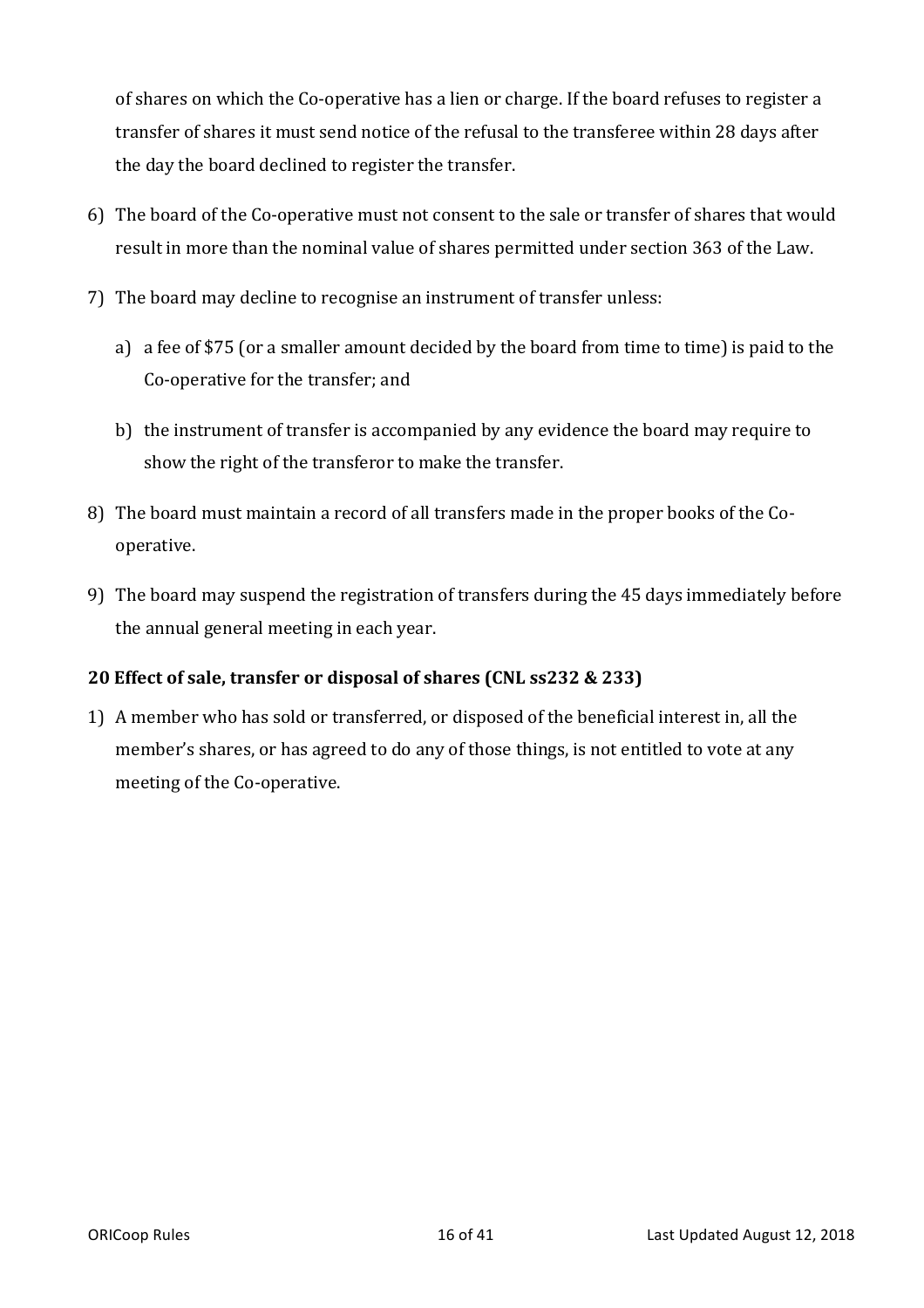#### **Division 5 Member cancellations**

#### **21 Forfeiture and cancellations—inactive members (CNL ss156-163)**

- 1) The board must declare the membership of a member cancelled if:
	- a) the whereabouts of the member are not presently known to the Co-operative and have not been known to the Co-operative for a continuous period of at least 3 calendar years; or
	- b) the member is not presently active and has not been active within the meaning of rule  $(4)$  in the past 3 years.

#### **22 Forfeiture of shares (CNL s109)**

- 1) If the membership of a member is cancelled under rule (21), the board must declare the shares of a member to be forfeited at the same time as the member's membership is cancelled.
- 2) The board's declaration of forfeiture has the effect of forfeiting the shares concerned
- 3) The Co-operative has no provision for calls on shares, as it does not allow shares to be issued unless they are fully paid. Therefore no forfeiture of shares can occur in this manner.
- 4) Forfeiture of shares includes forfeiture of all dividends declared for the forfeited shares and not actually paid before forfeiture.
- 5) Forfeited shares must be cancelled.

#### **23 Forfeited shares—liability of members**

- 1) A person whose shares have been forfeited under these rules stops being a member if membership is conditional on the holding of the shares or membership has otherwise been cancelled under the Law. The person nevertheless remains liable to pay to the Co-operative all amounts that are (as at the date of forfeiture) payable by him or her to the Co-operative for the shares
- 2) A statutory declaration in writing by a director, the chief executive officer or secretary of the Co-operative stating that a share in the Co-operative has been forfeited and cancelled on a date stated in the declaration, is proof of that fact as against all persons claiming to be entitled to the share.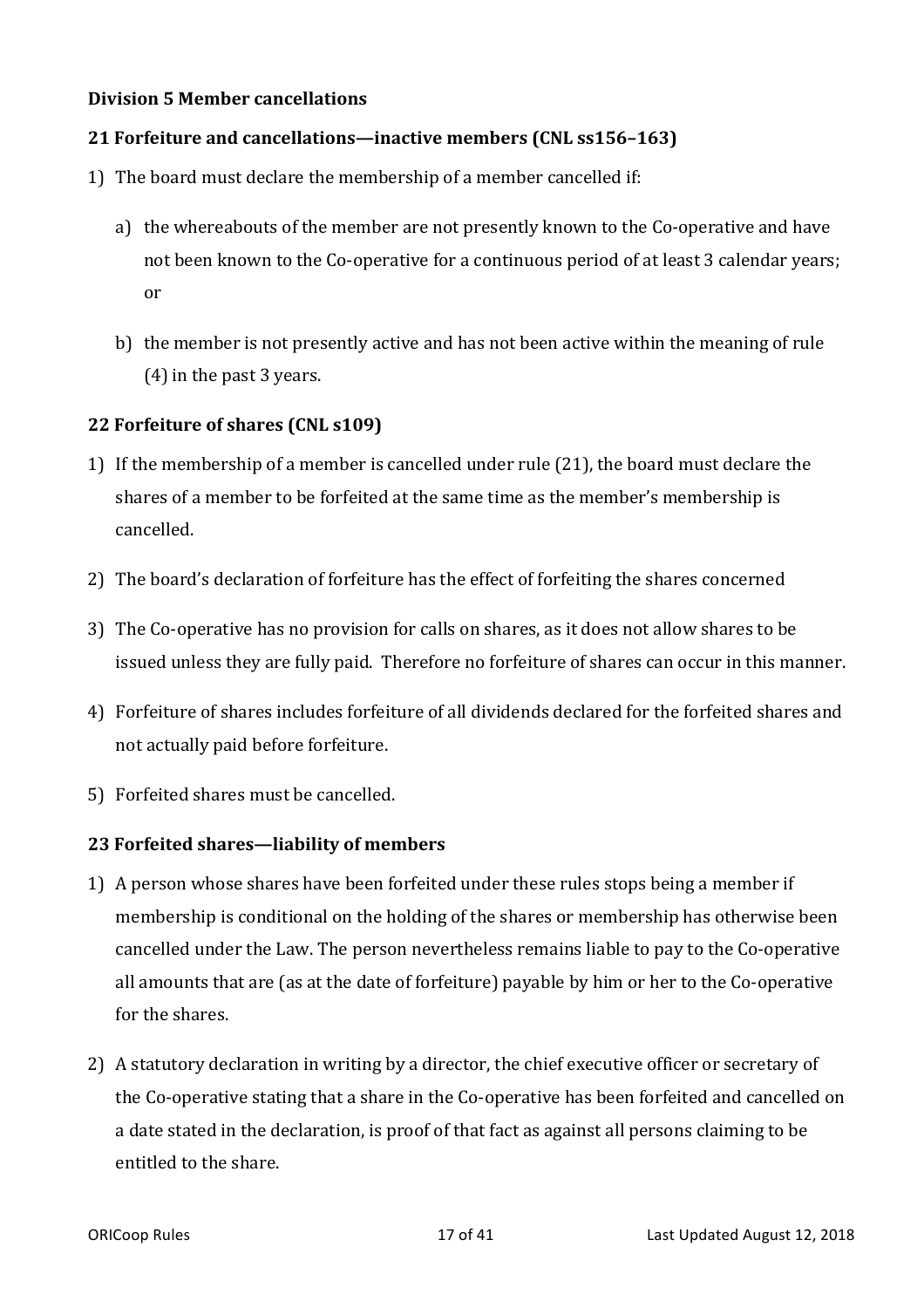3) The Co-operative has set-off rights against share capital as specified in section 127 of the Law. 

### **Division 6 Deceased or incapacitated members**

#### **24 Death of member (CNL ss93 & 102-106)**

- 1) On the death of a member, the Co-operative will deal with the member's shares or interests in the following manner:
	- a) Where the membership is joint, the joint tenant possesses the right of survivorship
	- b) In all other cases the following form should be used:-

I, \_\_\_\_\_\_\_\_\_\_\_ am the legal personal representative of \_\_\_\_\_\_\_\_\_\_\_\_\_ (a member of the Cooperative) who died on

Copies of my appointment as executor/administrator of the estate are attached, together with the granting of probate for the estate..

I request that the board transfer all shares attaching to the membership of \_\_\_\_\_\_\_\_\_\_ being shares numbered here in the Organic & Regenerative Investment Cooperative, to me.

A. I intend to hold the shares subject to the deceased member's last will and testament / letters of administration and will notify the board of any proposal to transfer the shares to any beneficiary/ies 

#### OR

B. I am also the beneficiary of the estate of the deceased member and I am aware of the requirements for active membership under the rules of the Co-operative.

(*Cross* out the option that is not applicable and include any additional information to enable the *board to consider whether the transferee is likely to be an active member of the Co-operative.)* 

Dated **Later** 

Signed by \_\_\_\_\_\_\_\_\_\_\_\_\_\_\_\_\_\_\_\_\_\_\_\_\_\_\_\_\_ Legal personal representative 

In the presence of \_\_\_\_\_\_\_\_\_\_\_\_\_\_\_\_\_\_\_\_\_\_\_\_\_\_\_\_ witness.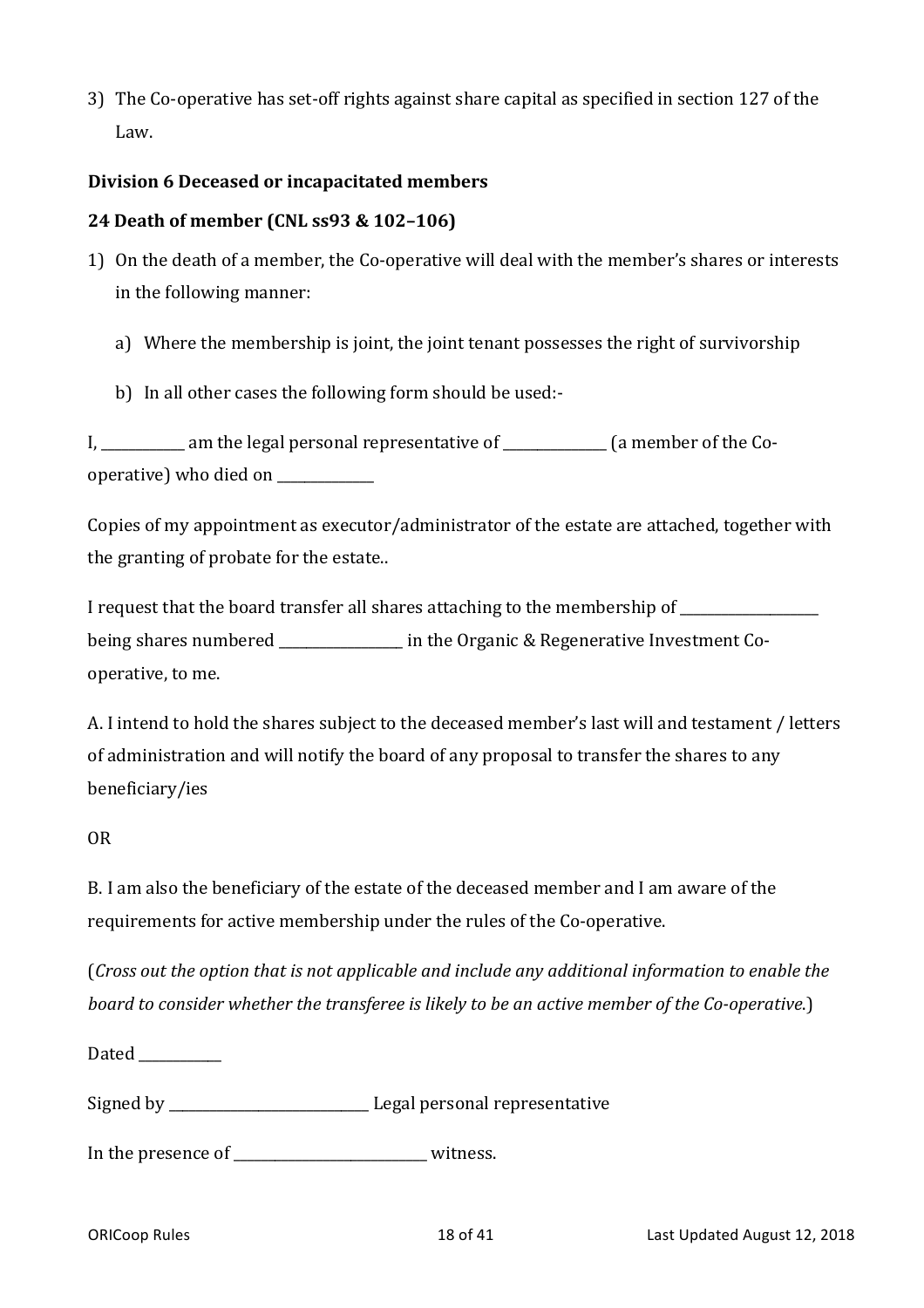### **25 Rights and liabilities of members under bankruptcy or mental incapacity (CNL ss95, 96 & 117)**

- 1) A person's membership ceases upon bankruptcy and that person's shares may be transferred to the Official Trustee in Bankruptcy and dealt with under the provisions of section 95 of the Law.
- 2) A person appointed under a law of a State or Territory to administer the estate of a member who, through mental or physical infirmity, is incapable of managing his or her affairs, may be registered as the holder of the member's shares and the rights and liabilities of membership vest in that person during the period of the appointment.
- 3) The liabilities attaching to the shares of a person under bankruptcy or mental incapacity continue in accordance with section 96 of the Law.
- 4) Upon application by a person appointed to manage the affairs of a member referred to in sub rule (2), the board may decide to suspend some or all active membership obligations if there are grounds to believe that the member's physical or mental infirmity is temporary.

# **26** Entitlements and liabilities of person registered as trustee, administrator etc.

- 1) A person becoming entitled to be a shareholder because of the death, bankruptcy or incapacity of the holder is entitled to the dividends and other advantages to which the person would be entitled if he or she were the registered holder of the share or shares. However, before being registered as a member, the person is not entitled to exercise any right conferred by membership in relation to meetings of the Co-operative.
- 2) A person registered as holder of the shares of a member who has died, or is bankrupt or incapable of managing his or her affairs, has the same liabilities in relation to the share or shares as those to which the deceased, bankrupt or incapable person would have been liable if he or she had remained a member with full legal capacity.
- 3) The board has the same right to decline or to suspend registration of a share as it would have had for a transfer of a share by the bankrupt or incapacitated person before the bankruptcy or incapacity.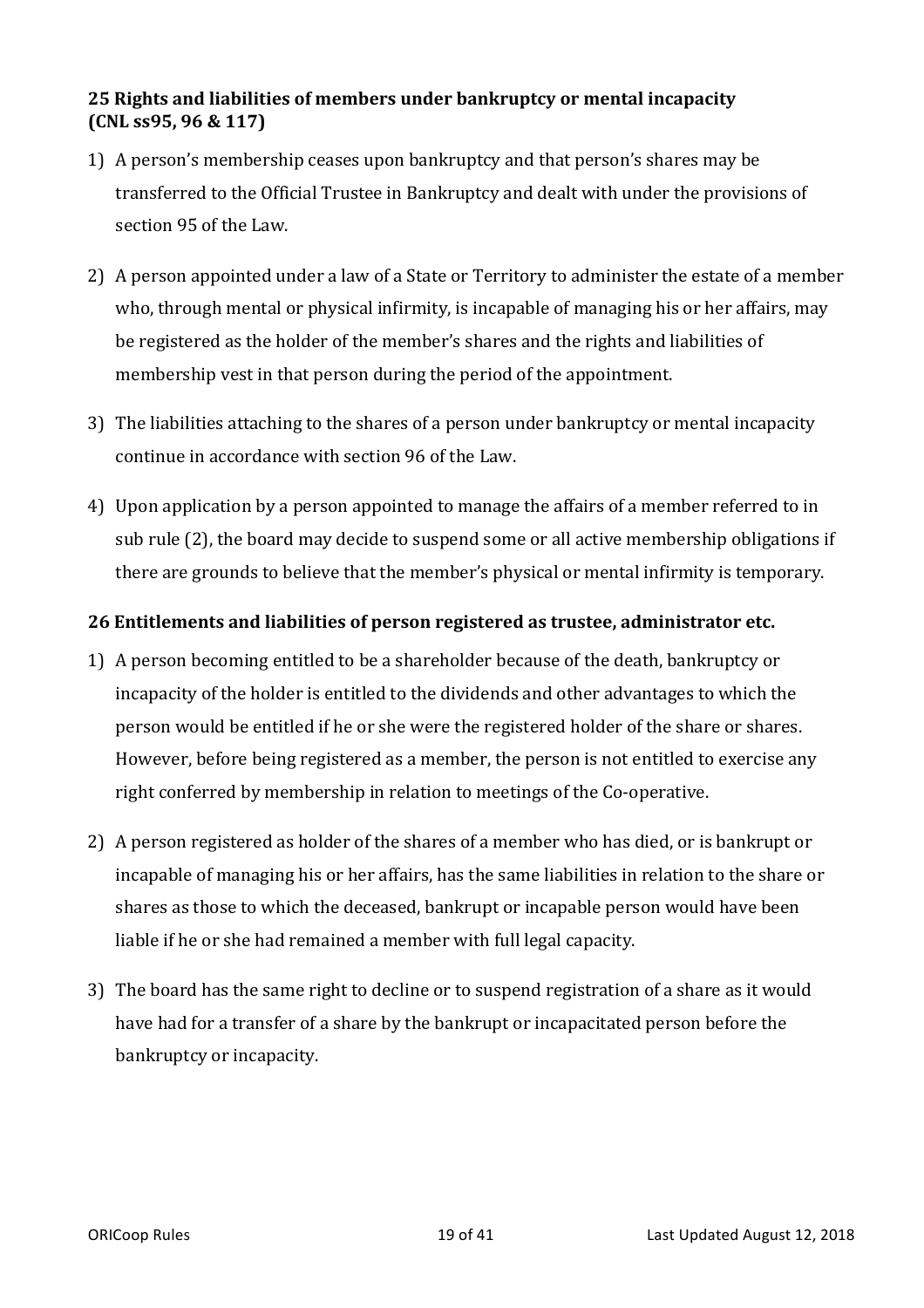#### **Division 7 Transfer of securities other than shares**

### **27 Transfer and transmission of debentures**

- 1) On the written request of the transferor (the giver) of a debenture, the Co-operative must enter in the appropriate register the name of the transferee (the receiver) in the same way and on the same conditions as if the application for entry were made by the transferee.
- 2) If the Co-operative refuses to register a transfer of debentures, it must, within 28 days after the date on which the transfer was lodged with it, send to the transferee notice of the refusal.
- 3) An instrument of transfer of a debenture must be executed by or on behalf of the transferor and the transferee. The transferor is taken to remain the holder of the debenture until the debenture in the name of the transferee is entered in the register of debentures.
- 4) The board may decline to recognise an instrument of debenture and may decline to register a debenture unless:
	- a) a fee of \$75 (or a lesser amount decided by the board) is paid to the Co-operative for the transfer of registration; and
	- b) the instrument of transfer is accompanied by the relevant debenture(s) and any other evidence the board reasonably requires (in particular, evidence showing the right of the transferor to make the transfer); and
	- c) any government stamp duty payable is paid.
- 5) Debentures must be transferred in the following form or in a form approved by the board:

If the sum of \$ \_\_\_\_\_\_\_\_\_\_\_ in consideration of the sum of \$ \_\_\_\_\_\_\_ paid

to me by \_\_\_\_\_\_\_\_\_\_\_\_\_\_ (the transferee), of \_\_\_\_\_\_\_\_\_\_\_\_\_\_\_\_\_\_\_\_\_\_\_\_ in the State of 

**EXECUTE:** transfer to the transferee the debenture(s) numbered

to be held by the transferee, the transferee's executors, administrators and assigns, subject to any conditions on which I hold the debenture(s) and any other conditions being terms of the transfer of the debenture(s).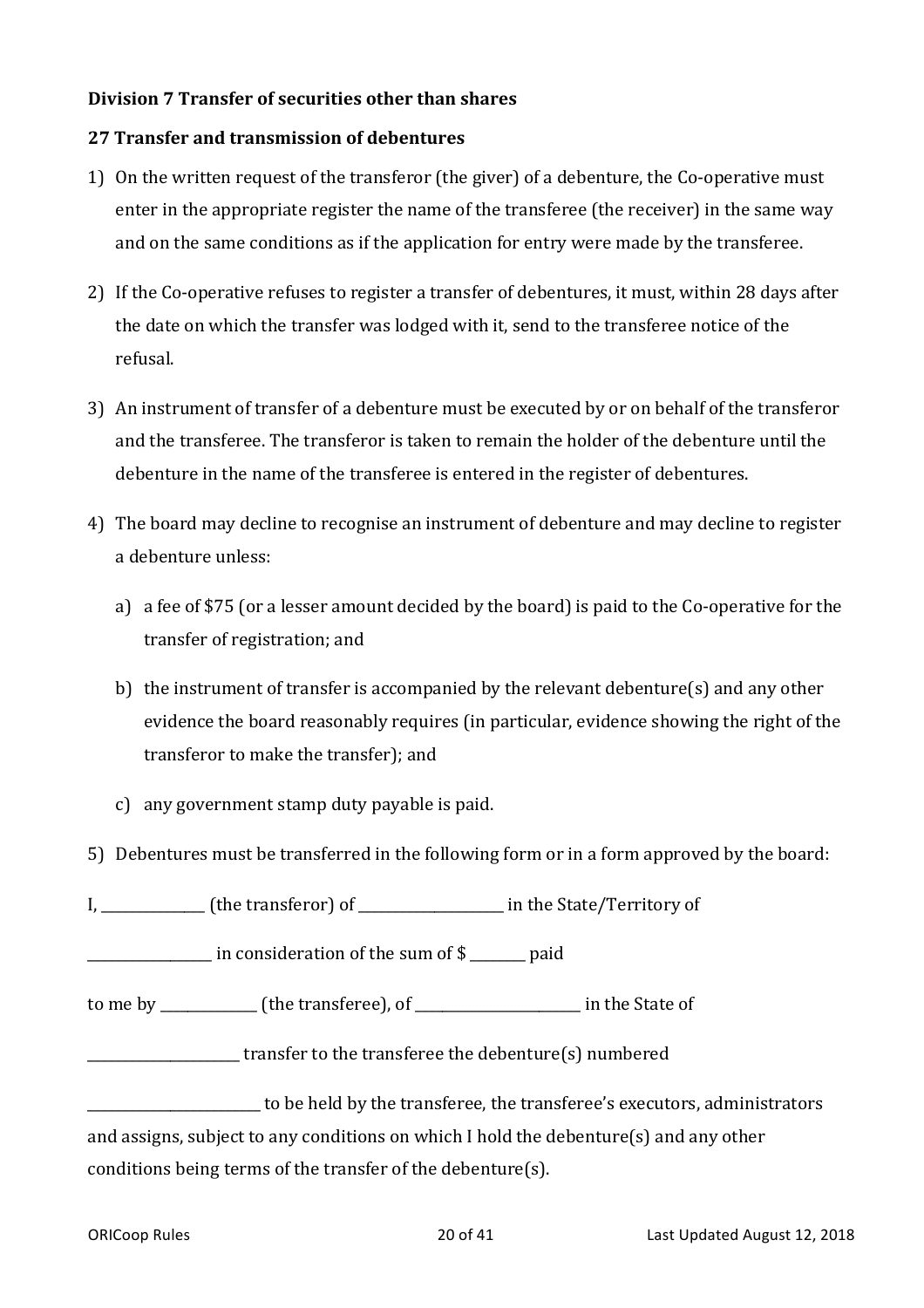And I, the transferee, agree to take the debenture(s) subject to the conditions mentioned.

| Dated this | day of |  |
|------------|--------|--|
|------------|--------|--|

Signed by \_\_\_\_\_\_\_\_\_\_\_\_\_\_\_\_\_\_\_\_\_\_\_\_\_\_\_\_\_\_\_\_\_\_ transferor. 

In the presence of witness.

Signed by transferee.

In the presence of \_\_\_\_\_\_\_\_\_\_\_\_\_\_\_\_\_\_\_\_\_\_\_\_\_\_\_\_\_\_\_\_witness.

# **28 Issue of CCUs (CNL ss345–354)**

1) In this rule:

**Disclosure Document** means the current Disclosure Document issued to all Members upon joining, and any updated Disclosure Document with each Investment Offering.

*Investment decisions* means the agreed outcome by the CCU Holders, as voted by a minimum of 75% of CCU Holders, with final outcome represented to Board for the consideration of outcome.

*Investment Offering* means the specific details of each CCU Investment Offering offered by the Co-operative to members as approved by Board and Registrar.

- 2) The board may offer an Investment Offering to the Co-operative by issuing CCUs in accordance with the Co-operative National Law & the law generally.
- 3) Each holder of CCUs is entitled to one vote only at a meeting of the holders of CCUs, being a CCU Holder Meeting.
- 4) Each CCU Holder is entitled to participate in the Investment decisions as communicated by the directors to the CCU Holders.
- 5) The rights of the CCU Holders may be varied only in the way and to the extent provided by their terms of issue and only with the consent of at least 75% of those CCU Holders who, being entitled to do so, cast a formal vote to accept the variation at a meeting.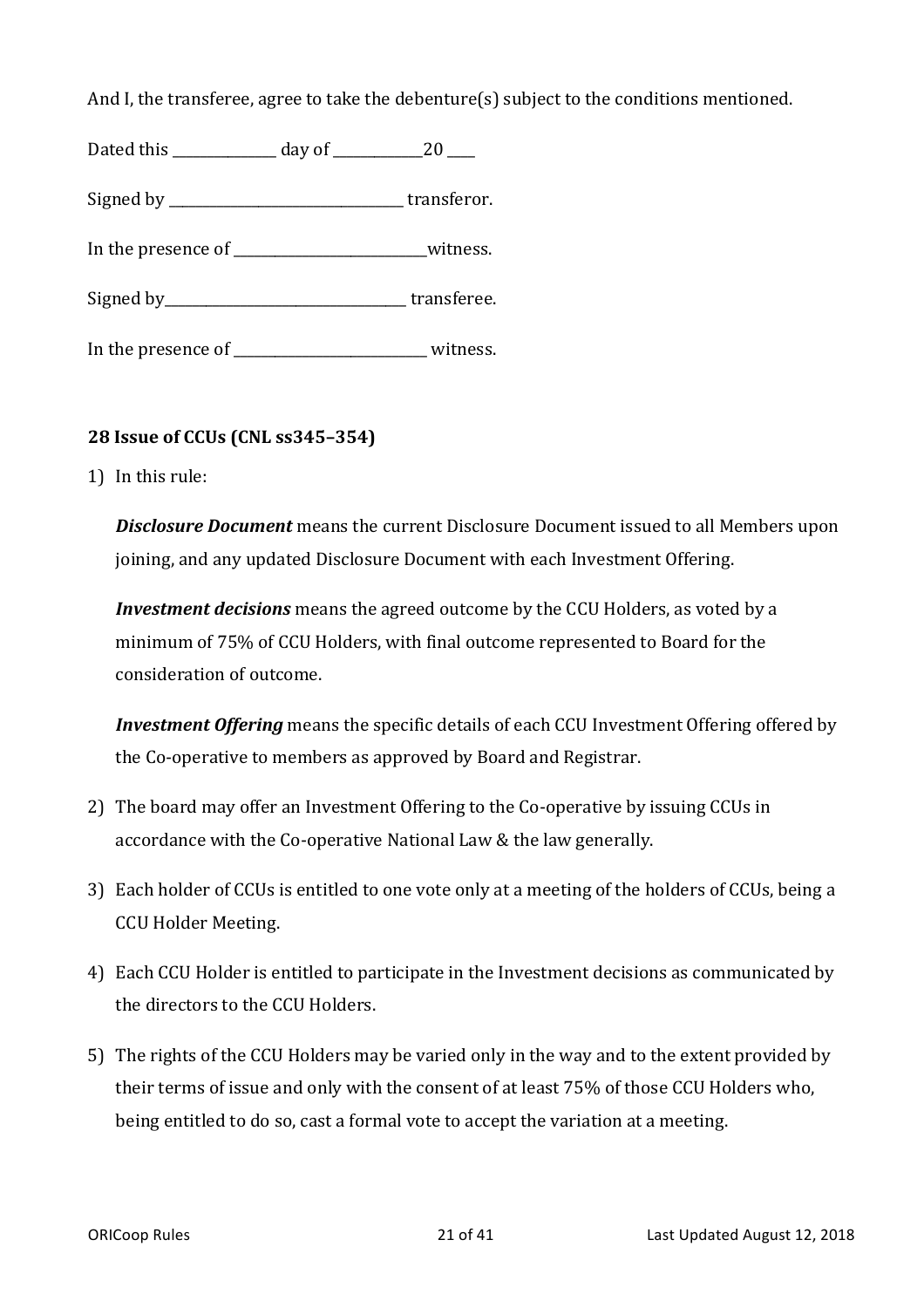- 6) The holder of a CCU has, in the person's capacity as a holder of a CCU, none of the rights or entitlements of a member of the Co-operative.
- 7) Each CCU Holder is entitled to receive notice of all relevant meetings of the Co-operative and all other documents in the same manner as the holder of a debenture of the Cooperative.
- 8) All CCU offerings to members will include a Disclosure Document and Investment Offering approved by the board and Registrar.
- 9) All CCU offerings will be published on the membership portal of website exclusively for access by Members in first instance.

# **29 Transfer and transmission of CCUs**

- 1) Subject to sub rule (2), the transfer and transmission of a CCU is to follow the same process as for a debenture under rule 27.
- 2) If the terms of issue of a CCU differ from rule 27 in respect of the manner of transfer or transmission, the terms of its issue prevail.

#### Part 3 General meetings, resolutions and voting

#### **30 Annual general meeting (CNL s252)**

1) An annual general meeting must be held each year, at a place and on a date and a time decided by the board, within 5 months after the close of the financial year of the Cooperative or within the further time allowed by the Registrar.

# **31 Members' power to requisition a general meeting (CNL s257)**

- 1) The board may, whenever it considers appropriate, call a special general meeting of the Cooperative.
- 2) The board must call a general meeting of the Co-operative on the requisition in writing by members who together are able to cast at least 15% of the total number of votes able to be cast at a meeting of the Co-operative. Meetings can be held in person, or via teleconference.
- 3) The provisions of section 257 of the Law apply to a meeting requisitioned by members.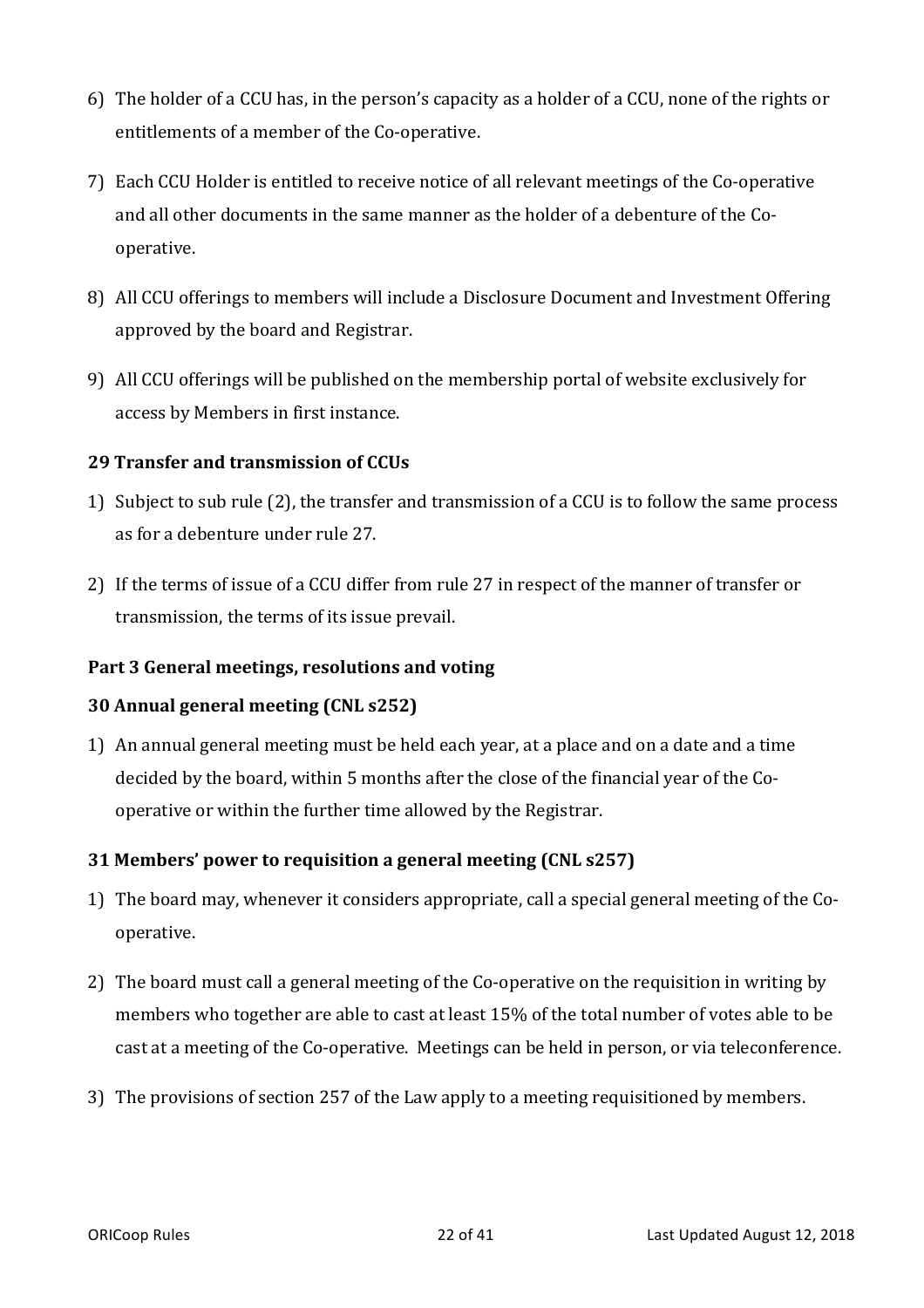# **32** Notice of general meetings (CNL ss239, 254 & 611)

- 1) At least 14 days' notice of a general meeting (not including the day on which the notice is served or taken to be served, but including the day for which notice is given) must be given.
- 2) Notice must be given to each member of the Co-operative and any other persons who are, under these rules or the Law, entitled to receive notices from the Co-operative.
- 3) The notice must state the place, day and hour of the meeting and include ordinary business as specified in rule 33 and, for special business, the general nature of any special business.
- 4) The notice must also include any business members have notified their intention to move at the meeting under sub rule  $(6)$  (but only if the members' notification has been made under these rules and within time).
- 5) The notice must be served in the manner provided in the Law or rule 62.
- 6) Members who together are able to cast at least 15% (maximum 20%) of the total number of votes that are able to be cast at a meeting of the Co-operative and who have a resolution to submit to a general meeting must give written notice of it to the Co-operative at least 45 days before the day of the meeting.

# **33 Business of general meetings**

- 1) The ordinary business of the annual general meeting of a large Co-operative must be:
	- a) to confirm minutes of the last preceding general meeting (whether annual or special); and
	- b) to receive from the board, auditors or officers of the Co-operative:
		- i) the financial reports of the Co-operative for the financial year;
		- ii) a report on the state of affairs of the Co-operative; and
		- iii) to approve any payments of fees to directors.
- 2) The ordinary business of the annual general meeting of a small Co-operative must be:
	- a) to confirm minutes of the last preceding general meeting (whether annual or special); and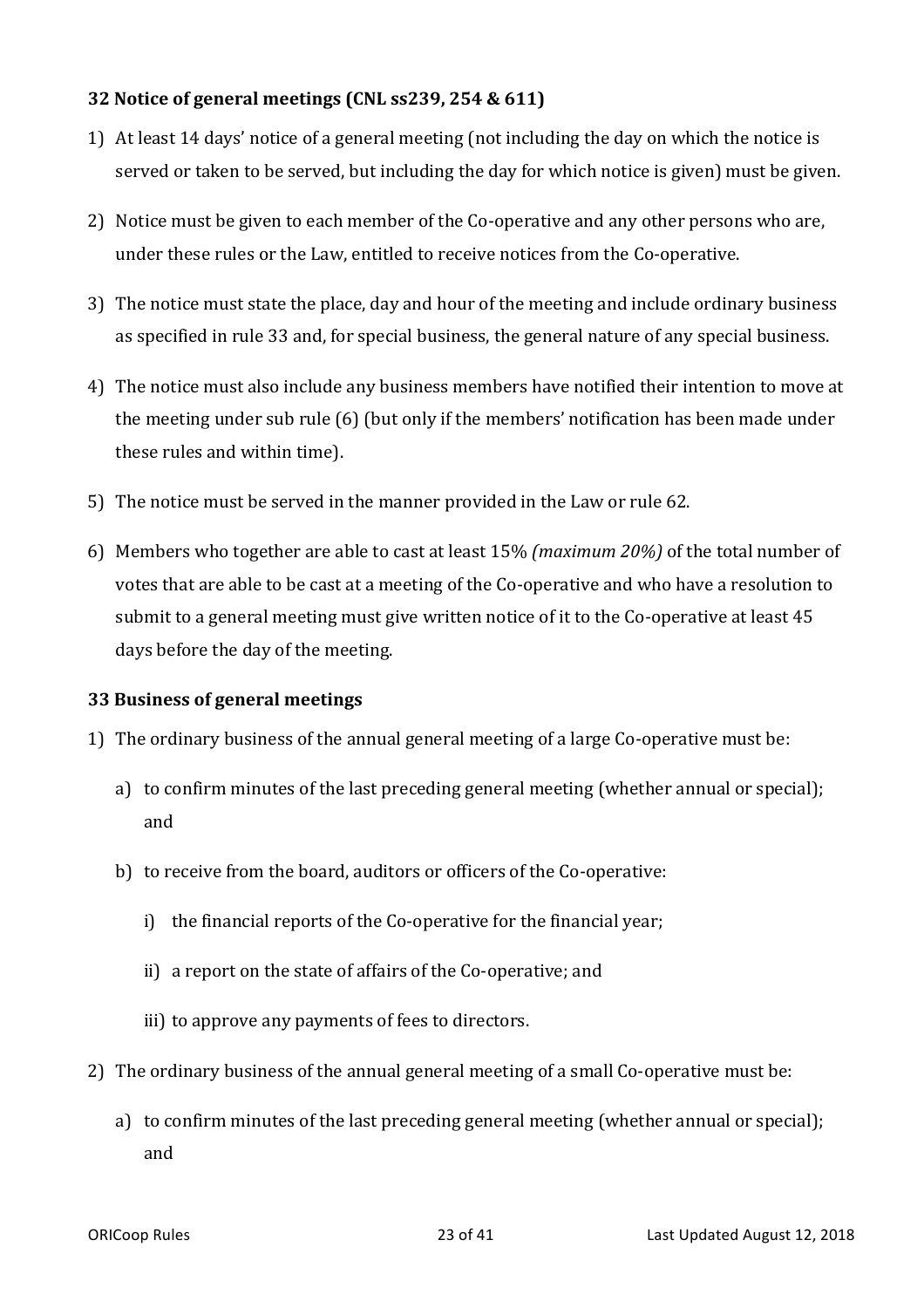- b) to receive from the board, auditors or officers of the Co-operative:
	- i) the basic minimum financial statements for the Co-operative for the financial year;
	- ii) a report on the state of affairs of the Co-operative;
	- iii) a directors' solvency resolution as to whether or not, in their opinion, there are reasonable grounds to believe that the Co-operative will be able to pay its debts as and when they become due and payable; and
- c) to approve any payments of fees to directors in relation to direct costs associated with their director responsibility (i.e. travel/attending Director meetings of Co-operative.)
- 3) The annual general meeting may also transact special business of which notice has been given to members under these rules.
- 4) All business of a general meeting, other than business of the annual general meeting that is ordinary business, is special business.

### **34 Quorum at general meetings**

- 1) An item of business cannot be transacted at a general meeting unless a quorum of members is present when the meeting is considering the item.
- 2) Unless these rules state otherwise, 5 members present in person, each being entitled to exercise a vote, constitute a quorum.
- 3) If a quorum is not present within half an hour after the appointed time for a meeting, the meeting, if called on the requisition of members, must be dissolved. In any other case it must be adjourned to the same day, time and place in the next week.
- 4) If a quorum is not present within half an hour after the time appointed for an adjourned meeting, the members present constitute a quorum.

# **35 Chairperson at general meetings**

- 1) The chairperson, if any, of the board may preside as chairperson at every general meeting of the Co-operative.
- 2) If there is no chairperson, or if at a meeting the chairperson is either not present within 15 minutes after the time appointed for holding the meeting or is unwilling to act as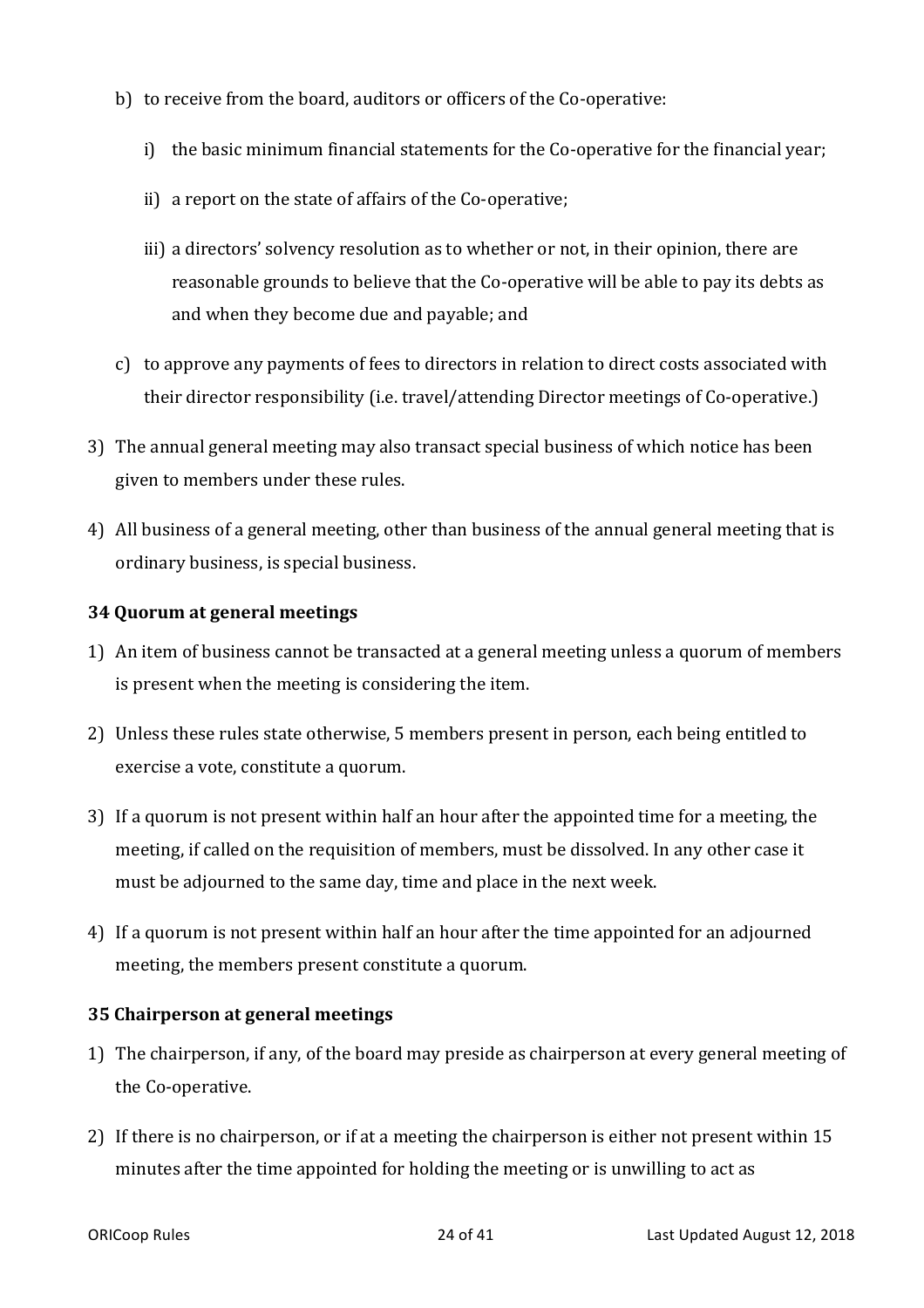chairperson, the members present must choose someone from their number to be chairperson (until the chairperson attends and is willing to act).

3) The chairperson may, with the consent of a meeting at which a quorum is present (and must if directed by the meeting) adjourn the meeting from time to time and from place to place. However, the only business that can be transacted at an adjourned meeting is the business left unfinished at the meeting from which the adjournment took place. When a meeting is adjourned for 14 days or more, notice of the adjourned meeting must be given just as for the original meeting. Apart from this it is not necessary to give notice of an adjournment or the business to be transacted at an adjourned meeting.

#### **36** Attendance and voting at general meetings (CNL ss228 & 256)

- 1) The right to vote attaches to membership and not shareholding.
- 2) Joint members have only one vote between them.
- 3) Every joint member is entitled to attend and be heard at a general meeting.
- 4) In the event of a dispute between joint members as to which member will vote (subject to the grant of any proxy or power of attorney), the joint member whose name appears first in the register of members is entitled to vote.
- 5) A resolution, other than a special resolution, must be decided by simple majority.
- 6) Subject to sub rules (7) and (8), a question for decision at any general meeting must be decided on a show of hands of members present at the meeting.
- 7) A poll may be demanded on any question for decision.
- 8) If before a vote is taken or before or immediately after the declaration of the result on a show of hands:
	- a) the chairperson directs that the question is to be determined by a poll; or
	- b) at least 5 members present in person or represented by proxy demand a poll;

the question for decision must be determined by a poll.

9) If before a vote is taken or before or immediately after the declaration of the result on a show of hands: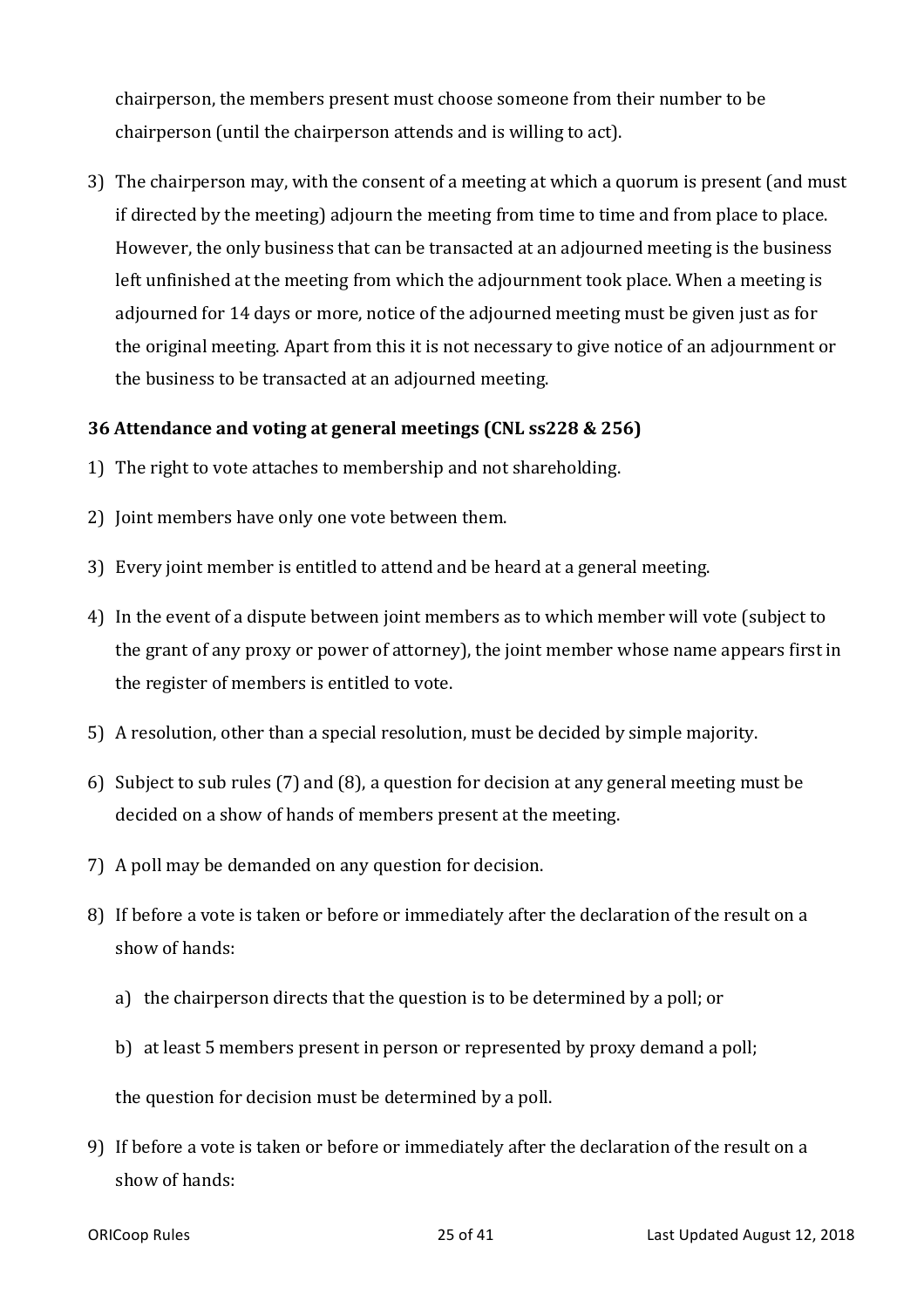- a) The poll must be taken when and in the manner that the chairperson directs.
- 10)A poll on the election of a chairperson or on the question of adiournment must be taken immediately and without debate.
- 11) Once the votes on a show of hands or on a poll have been counted then, subject to sub rule  $(8)$ , a declaration by the chairperson that a resolution has been carried (unanimously or by a particular majority) or lost is evidence of that fact.
- 12) The result of the vote must be entered in the minute book.

### **37 Voting on a show of hands (CNL ss234 & 256)**

- 1) On a show of hands at a general meeting, each member:
	- a) present; or
	- b) represented by a non-member acting under a power of attorney; or
	- c) represented by a non-member appointed under the provisions of the Law; or
	- d) represented by a proxy (but only if proxies are allowed under these rules);

may exercise only one vote.

#### **38 Voting on a poll**

- 1) On a poll called at a general meeting, each member:
	- a) present; or
	- b) represented by a person acting under a power of attorney; or
	- c) represented by a person appointed under the provisions of the Law; or
	- d) represented by a proxy (but only if proxies are allowed under these rules);

may exercise only one vote.

#### **39 Determining the outcome where equality of votes (s228)**

1) This rule applies where the votes in favour and against a resolution are equal.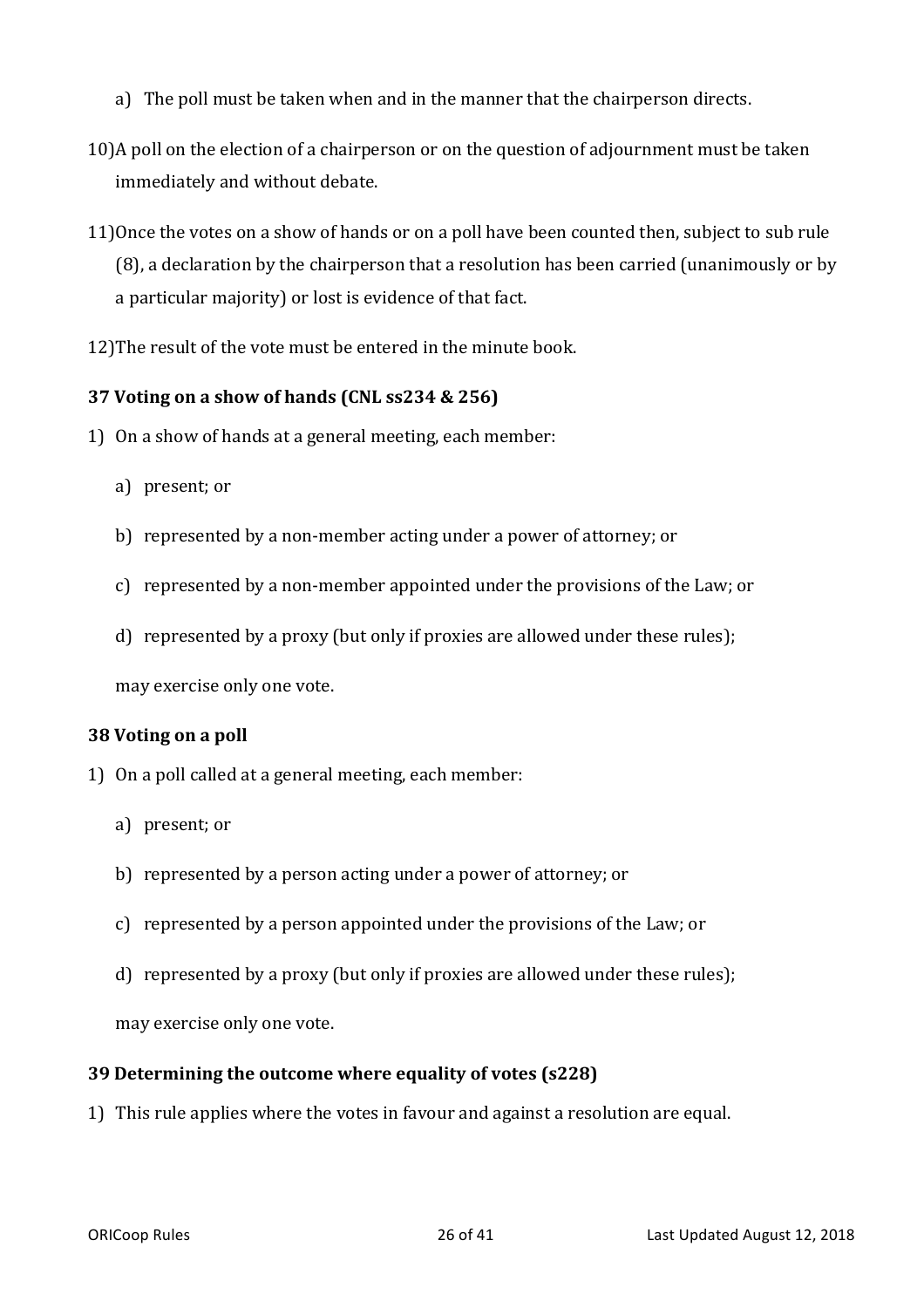- 2) If the chairperson of the meeting is a Member of the Co-operative, he or she may exercise a second or casting vote.
- 3) If the chairperson is not a Member of the Co-operative or decides not to exercise a second or casting vote, the outcome of an equality of votes is taken to have been decided in the negative.

### **40 Proxy votes (s229)**

- 1) Voting may be by proxy at a general meeting.
- 2) The instrument appointing a proxy must be in writing signed by the appointer or the appointer's attorney properly authorised in writing.
- 3) An instrument appointing a proxy may direct the way the proxy is to vote in relation to a particular resolution and, if an instrument of proxy directs, the proxy is not entitled to vote on the resolution other than as directed in the instrument.
- 4) A person may be appointed as a proxy by more than one member, but no member can represent more than 5 other members.
- 5) An instrument appointing a proxy may be in the following form, or another form the board approves:

\_\_\_\_\_\_\_\_\_\_\_\_\_\_\_\_\_\_\_\_\_\_\_\_\_\_\_\_\_\_\_\_\_\_\_ (of Organic & Regenerative Investment Co-operative)

 $I/We$  (name) of

\_\_\_\_\_\_\_\_\_\_\_\_\_\_\_\_\_\_\_\_\_\_\_\_\_\_\_\_\_\_\_\_\_\_\_\_\_\_\_(address) 

being a member(s) of the Co-operative appoint \_\_\_\_\_\_\_\_\_\_\_\_\_\_\_\_\_\_\_\_\_\_\_\_\_ (name) of \_\_\_\_\_\_\_\_\_\_\_\_\_\_\_\_\_\_\_\_\_\_\_\_\_\_\_\_\_\_\_\_\_\_\_\_\_\_\_\_\_\_\_\_\_\_\_\_\_\_\_\_\_\_\_\_ (address) 

as my/our proxy or, in that person's absence, the chairperson of the meeting or a person nominated by the chairperson as my/our proxy, to vote for me/us and on my/our behalf at the  $*$ annual general/ $*$ special general meeting of the Co-operative, to be held on the

 $\frac{1}{20}$  day of  $\frac{20}{20}$  and at any adjournment of the meeting.

This form is to be used \*in favour/\*against the resolution.

Signed this \_\_\_\_\_\_\_\_\_\_\_\_\_\_\_\_\_\_\_\_\_\_\_\_ day of \_\_\_\_\_\_\_\_\_\_\_\_\_\_\_\_\_\_\_\_ 20\_\_\_\_\_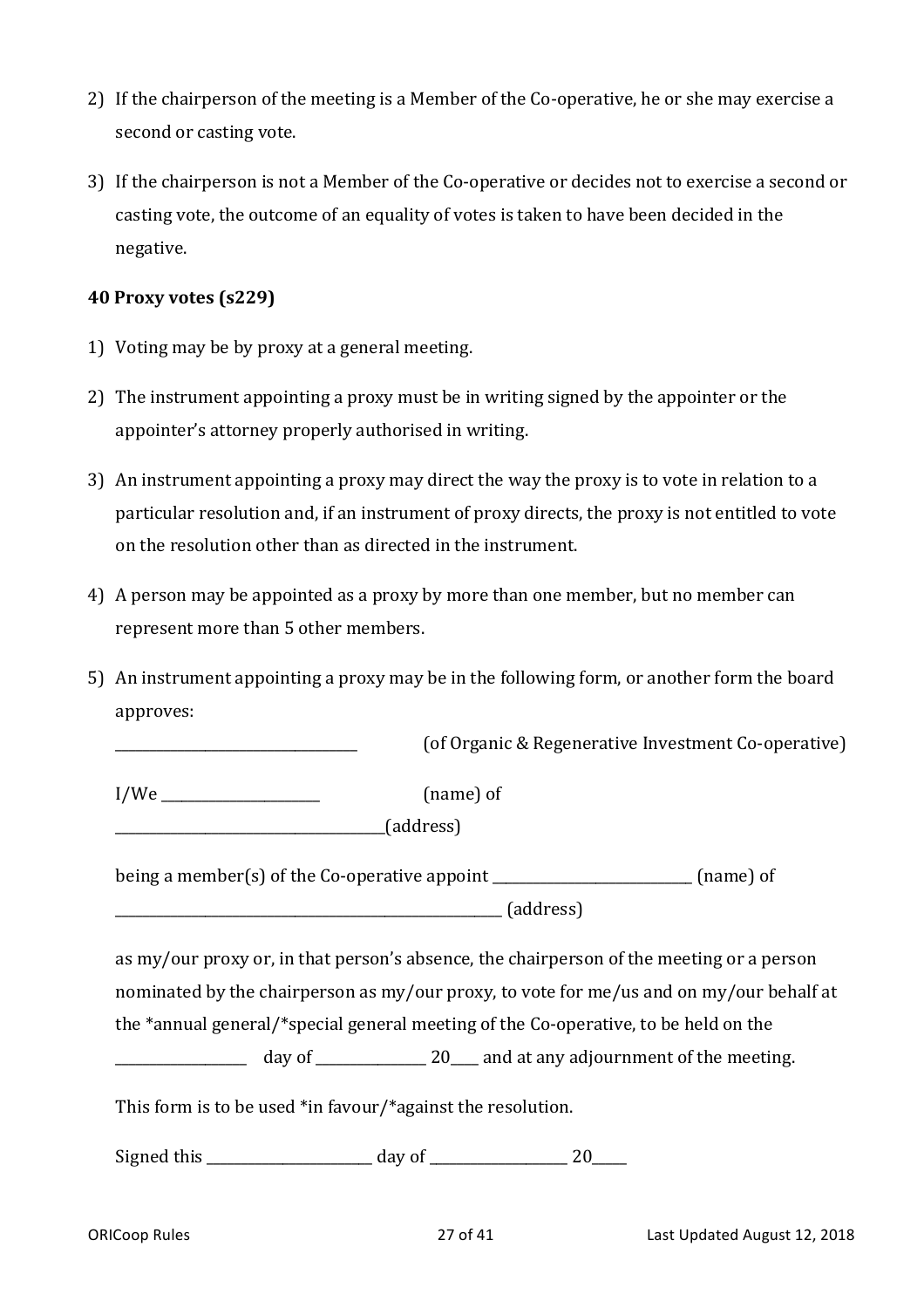\*Strike out if not applicable.

- 6) An instrument appointing a proxy is not valid until the instrument, and the power of attorney or other authority (if any) under which the instrument is signed or a notarially certified copy of the power or authority, are deposited, at least 48 hours before the time for holding the meeting or adjourned meeting at which the person named in the instrument proposes to vote, at the registered office of the Co-operative or at another place specified for the purpose in the notice calling the meeting.
- 7) A vote given in accordance with an instrument of proxy or a power of attorney is valid despite the previous death or unsoundness of mind of the principal, the revocation of the instrument (or of the authority under which the instrument was executed) or the power, if no intimation in writing of the death, unsoundness of mind or revocation has been received by the Co-operative at the registered office before the start of the meeting or adjourned meeting at which the instrument is used or the power is exercised.

### **41 Postal ballots (other than special postal ballots) (CNL ss247 & 250)**

- 1) A postal or electronic ballot must be held in respect of a special resolution where members who together are able to cast at least 20% of the total number of votes able to be cast at a meeting of the Co-operative may requisition the board to conduct the special resolution by postal or electronic ballot.
- 2) If a postal ballot is requisitioned by members under sub rule  $(1)$ , the requisition should specify whether the postal ballot is to be a secret ballot.
- 3) A postal ballot requisitioned under sub rule (1) is to be conducted in accordance with the National Regulations and in the form and manner determined by the board.
- 4) The board may determine in a particular case whether the special resolution by postal ballot should be a secret ballot and whether votes may be returnable by fax or other electronic means or both.
- 5) If the board decides to conduct a secret postal ballot, it must ensure that the method used to conduct the ballot will ensure that votes can be counted without identifying the way each member has voted.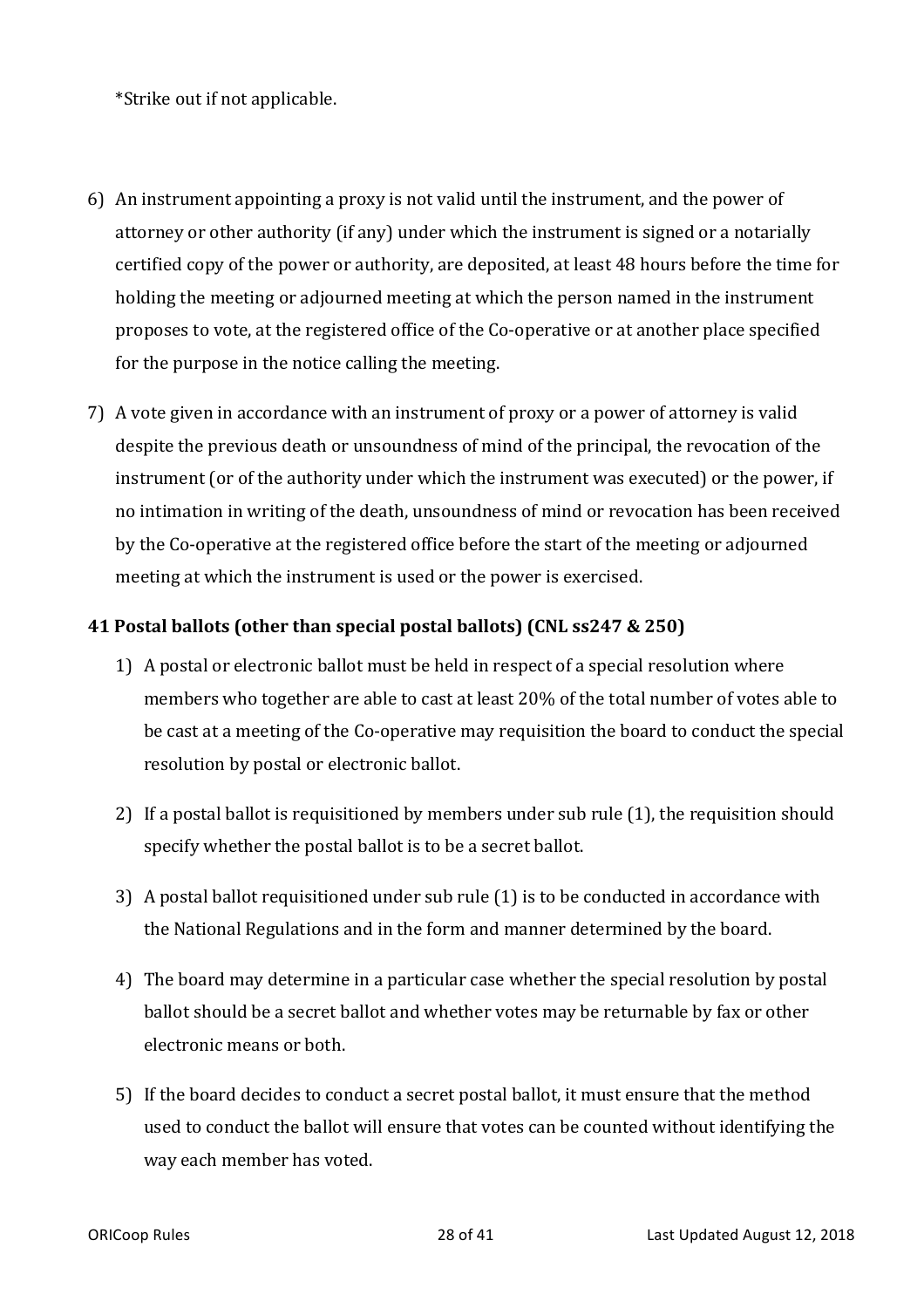- 6) The board is to appoint a returning officer to conduct the postal ballot. In default of such an appointment, the secretary is the returning officer.
- 7) Ballot papers (in such form and with such content as the board may approve) must be sent to all voting members giving:
	- a) particulars of the business in relation to which the postal ballot is being conducted; and
	- b) an explanation of how to lodge a valid vote and the majority required to pass the vote; and
	- c) notice of the closing date and closing time of the postal ballot;
	- d) and must be sent to members so that they arrive (assuming standard postal times) at least 21 days before the closing date of the postal ballot.
- 8) This rule does not apply in relation to special postal ballot

#### **42 Special postal ballots (CNL ss248 & 249)**

- 1) This rule applies where a special postal ballot is required.
- 2) Ballot papers (in such form and with such content as the board may approve) must be sent to all voting members so that they arrive (assuming standard postal times) at least 28 days before the closing date of the special postal ballot.
- 3) The board may determine in a particular case whether the special resolution by postal ballot should be a secret ballot and whether votes may be returnable by fax or other electronic means or both.
- 4) If the board decides to conduct a secret postal ballot, it must ensure that the method used to conduct the ballot will ensure that votes can be counted without identifying the way each member has voted.

#### **43 Special resolutions (CNL ss238-241)**

- 1) A special resolution is a resolution that is passed:
	- a) by a two-thirds majority at a general meeting; or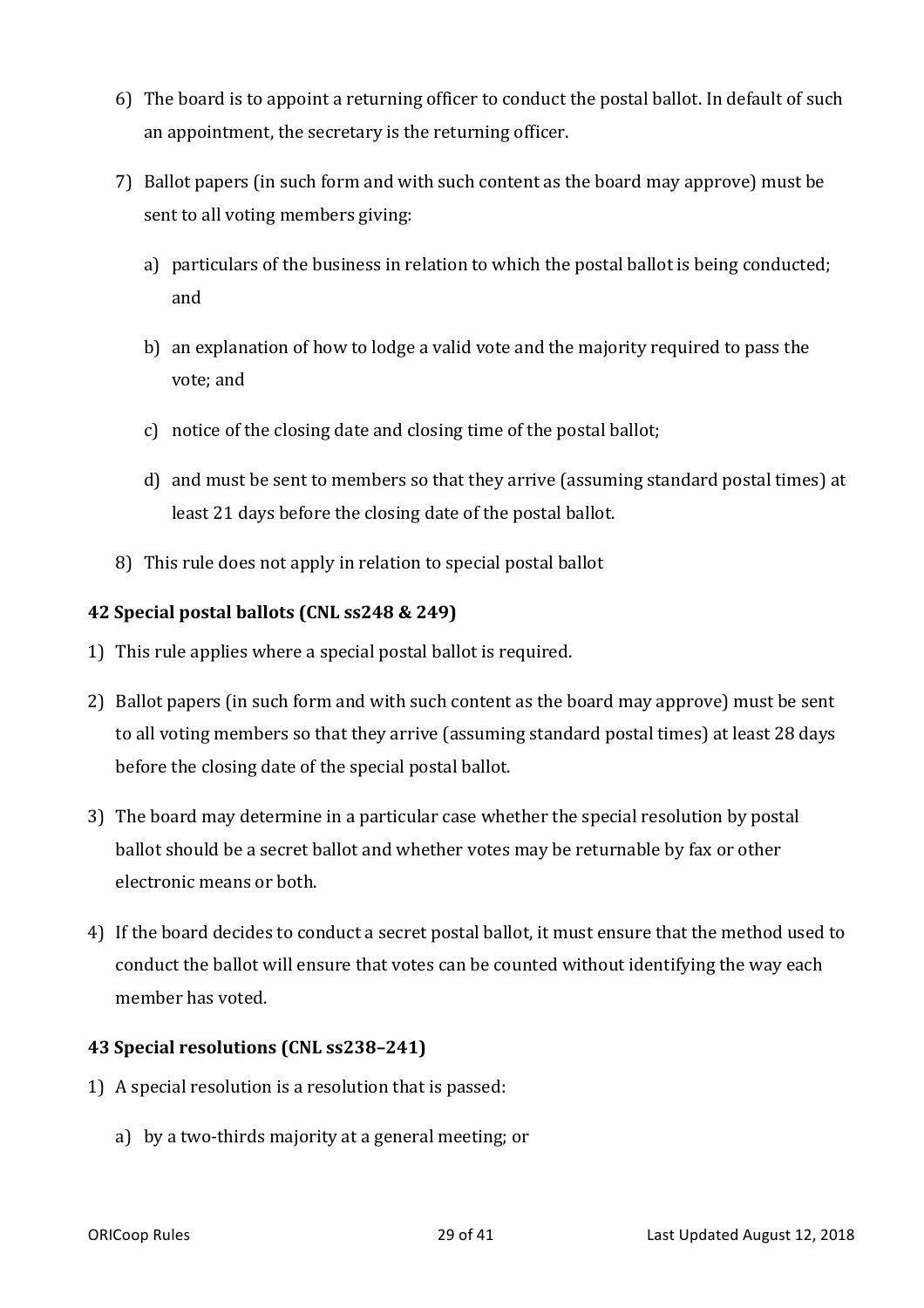- b) by a two-thirds majority in a postal ballot (other than a special postal ballot) of members; or
- c) by a three-quarters majority in a special postal ballot of members.
- 2) A notice of special resolution is required to be given to members at least 21 days before the vote or ballot time (or 28 days notice in the case of a special postal ballot).
- 3) The notice of special resolution must state:
	- a) the intention to propose the special resolution; and
	- b) the reasons for proposing the special resolution; and
	- c) the effect of the special resolution being passed.

# **Part 4 Board of directors**

# **44 Board (CNL s172)**

- 1) The business of the Co-operative is to be managed by or under the direction of the board of directors, and for that purpose the board has and may exercise all the powers of the Cooperative that are not required to be exercised by the Co-operative in general meeting.
- 2) The board must have a minimum of 3 directors, and a maximum of 7 directors, until otherwise determined by the members by special resolution at a general meeting.

# **45 Qualifications of directors (CNL s174)**

- 1) A person is not qualified to be a director of the Co-operative unless the person is an individual over the age of 18 years and is either:
	- a) an active member of the Co-operative or a representative of a corporation that is an active member of the Co-operative; or
	- b) not an active member but who possesses special skills in management or other technical areas of benefit to the Co-operative as specified by the board from time to time.
- 2) A person qualified to be a director under sub rule  $(1)(a)$  is known as a "member director". A person qualified under sub rule  $(1)(b)$  is known as a "non-member director".
- 3) The board of directors must have a majority of member directors.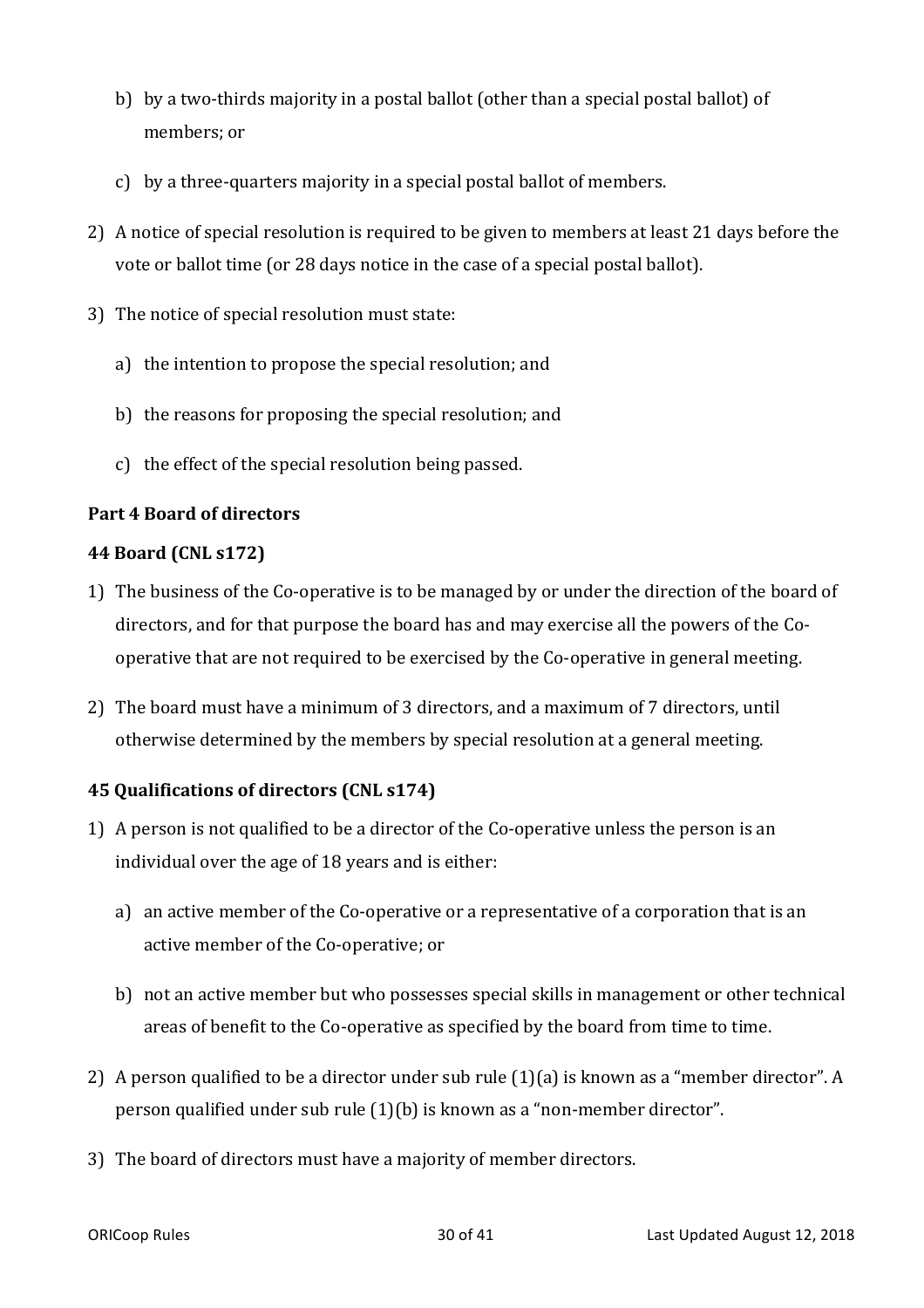### **46 Chief executive officer (CNL ss172 & 178)**

- 1) The board may, if it considers appropriate, appoint a person to be responsible for the day to day management of the Co-operative. The person may be a director or the secretary or a member of the Co-operative or some other person.
- 2) The appointed person is the chief executive officer of the Co-operative, and may be called the chief executive officer or (if a director of the board) the managing director.
- 3) The conditions and the period of appointment including termination must be decided by the board.
- 4) The chief executive officer is not entitled to be present or to vote at a meeting of directors on a motion concerning the conditions of his or her own appointment, conditions of service or termination of service.
- 5) The chief executive officer cannot be required to be an active member of the Co-operative.
- 6) In the event of any conflict between the terms of the appointment of a person as the chief executive officer and that person's obligations or privileges under the Law, the terms of the Law prevail over the terms of appointment.

# **47 First directors and election of directors (CNL ss173 & 179)**

- 1) The first directors are elected by poll at the formation meeting of the Co-operative (except as provided by section  $173(2)(b)$  of the Law).
- 2) The term of office of the first directors is to be not more than 3 years ending on the day of the third annual general meeting after the formation meeting.
- 3) The term of office of directors elected thereafter, is to commence from the annual general meeting at which they are elected and ends on the day of the third annual general meeting thereafter.
- 4) The members of the board are to be elected in the manner specified in this rule.
- 5) At an annual general meeting at which a director retires, the vacated office may be filled in the following manner:
	- a) At least 6 weeks before an annual general meeting, the board must: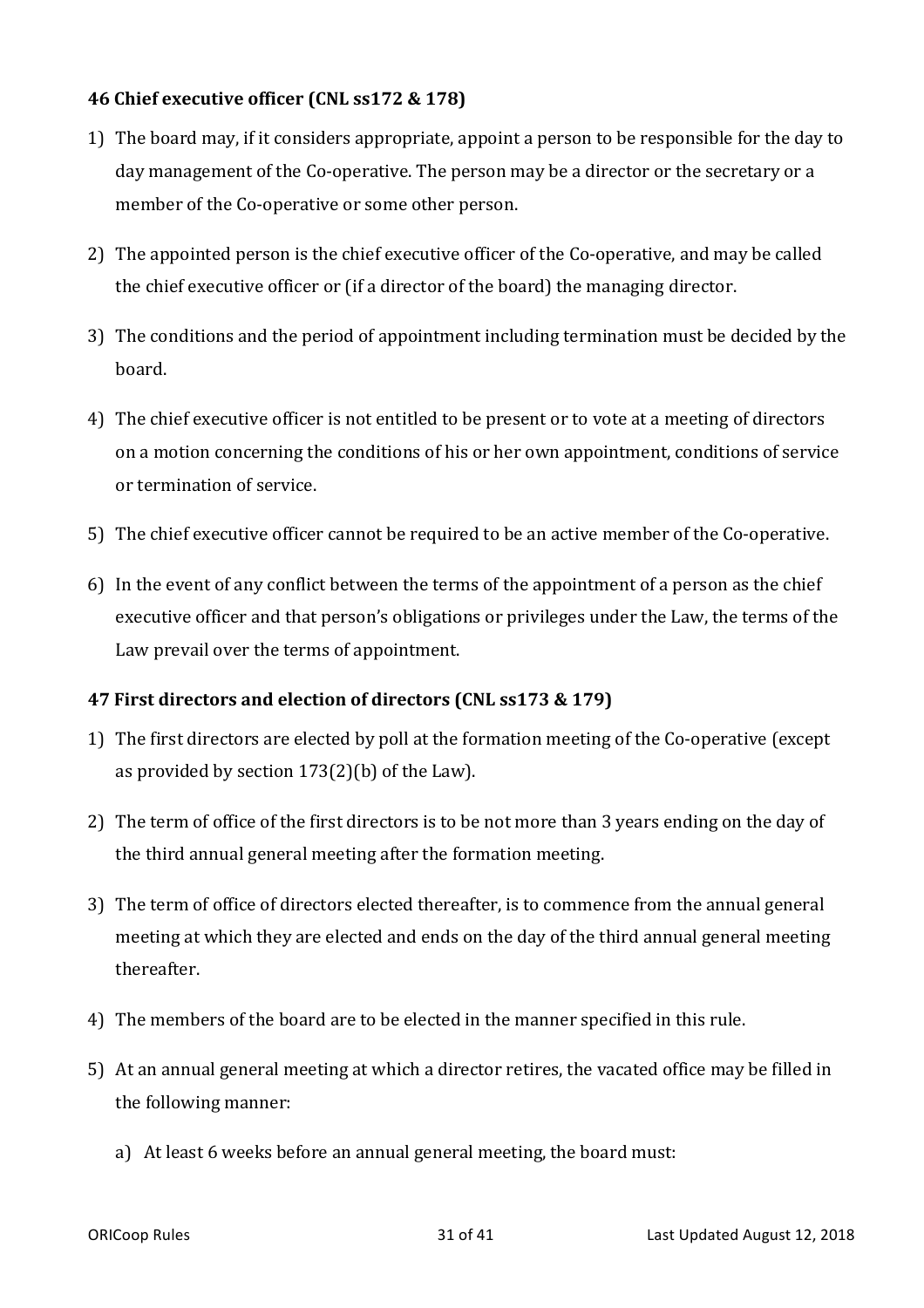- i) notify all members of the number of directors retiring at the annual general meeting; and
- ii) advise the members of:
	- (a) their eligibility to nominate as a director; and
	- (b) the duties and responsibilities of a director; and
	- $(c)$  the anticipated remuneration (if any); and
	- (d) the nomination and election procedures.
- b) A notice must also be displayed at the place of business of the Co-operative inviting nominations of nominees to serve as directors.
- c) A nomination must:
	- i) be signed by 2 or more members; and
	- ii) provide details of the qualifications and experience of the person nominated; and
	- iii) be accompanied by a notice in writing signed by the nominee consenting to their nomination.
- d) The nomination and the notice of consent must be lodged with the secretary of the Cooperative at least 30 days before the annual general meeting.
- e) The secretary, or an officer nominated by the board, must give details of each person who has been nominated to members with the notice of the annual general meeting. Details to be provided to members must include:
	- i) the nominee's name; and
	- ii) the nominee's qualifications and experience; and
	- iii) the nominee's length of any previous service as a director of the Co-operative or with any other Co-operative.
- 6) If the number of nominees equals the number of vacancies, the nominees must be declared elected at the annual general meeting.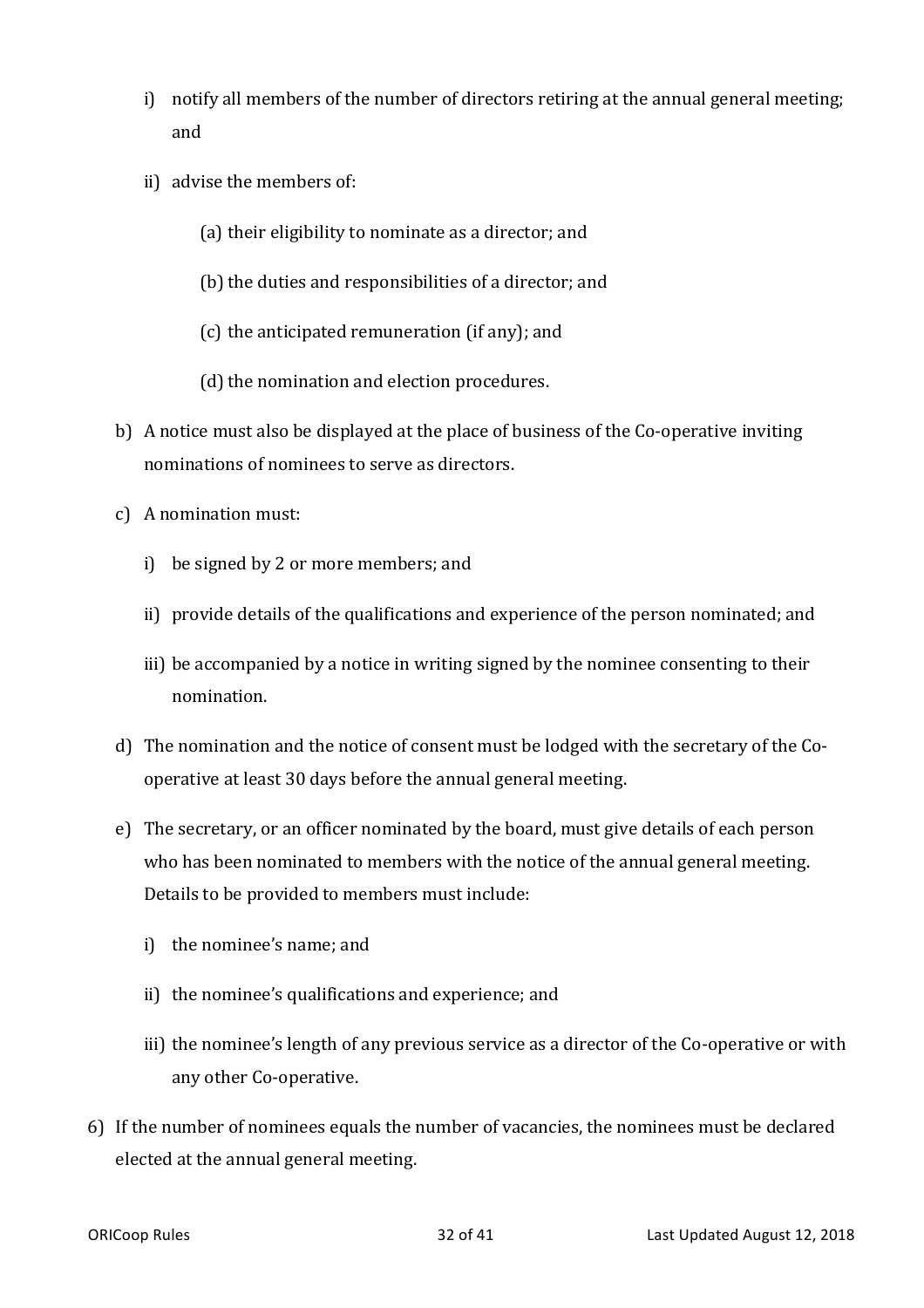- 7) If there are insufficient nominees to fill all vacancies, the nominees to be declared elected at the annual general meeting and nominations for people to fill the remaining vacancies are to be called from the floor and a ballot held if required.
- 8) If the number of nominees exceeds the number of vacancies, the election of directors must be conducted at the meeting by ballot as follows:
	- a) A returning officer is elected at the meeting. The directors, the secretary and anyone who has an interest in the election are not eligible to be the returning officer.
	- b) All nominees are to be listed on the ballot form in alphabetical order.
	- c) The returning officer is responsible for determining the validity of and counting of the votes.
	- d) If there is an equality of votes, the outcome must be determined by lot.
	- e) The returning officer is to declare the election results.
	- f) If any vacancies remain at the end of the meeting, the vacancies are to be casual vacancies and must be filled in accordance with rule 50.

# **48 Removal from office of director (CNL s180)**

1) The Co-operative may by resolution under section 180 of the Law, with special notice as required by that section, remove a director before the end of the director's period of office, and may by a simple majority appoint another person in place of the removed director. The person appointed must retire when the removed director would otherwise have retired.

# **49 Vacation of office of director (CNL s179)**

1) In addition to the circumstances set out in the Law, a director vacates office if the director dies. 

# **50 Casual vacancies and alternate directors (CNL ss173 & 177)**

- 1) The board may appoint a qualified person to fill a casual vacancy in the office of director until the next annual general meeting.
- 2) The board may appoint a person to act as a director (an **alternate director**) in the place of an absent director.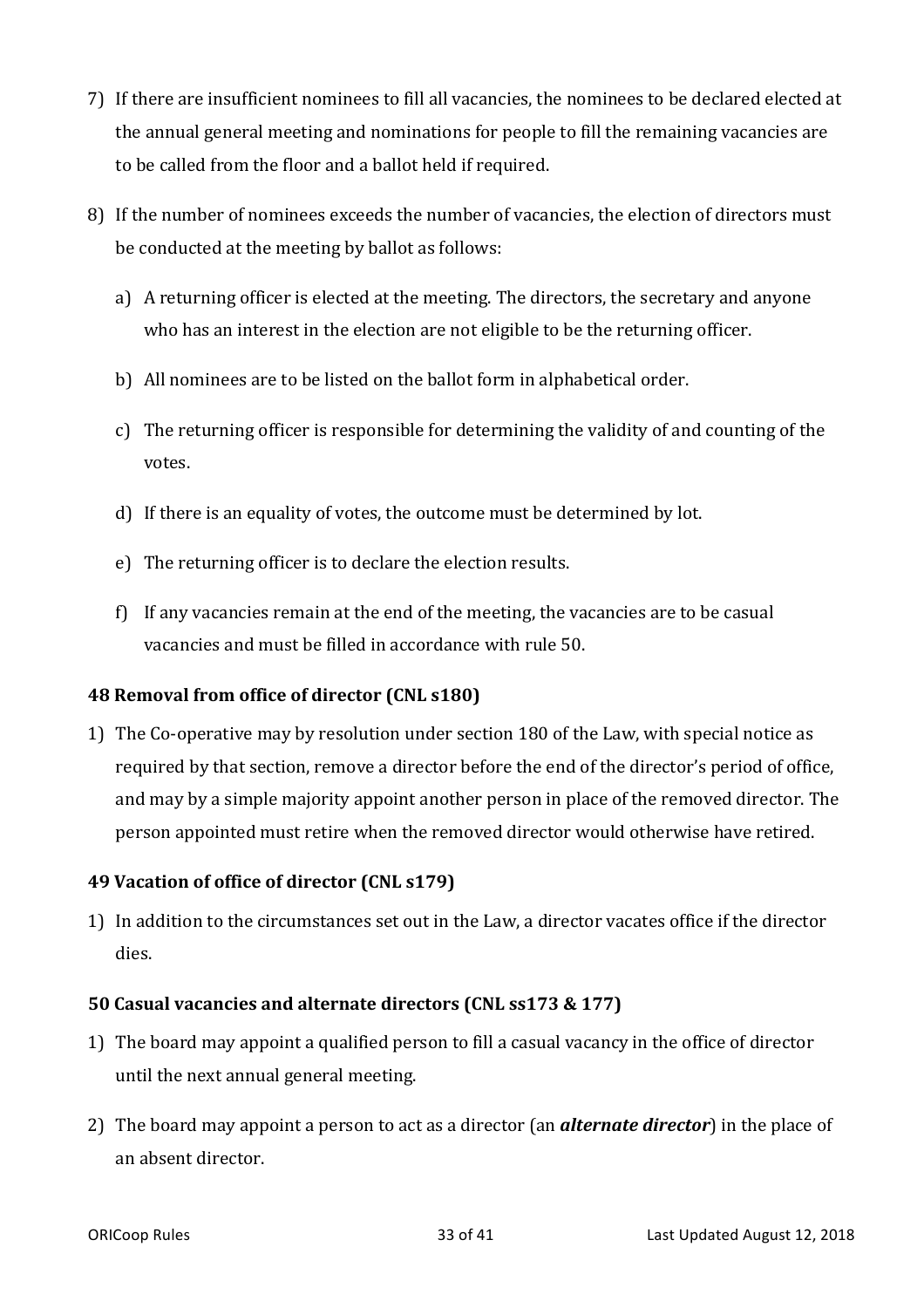- 3) A person is not qualified to be appointed as an alternate director for:
	- a) a member director—unless the person is qualified for appointment as a member director: or
	- b) a non-member director—unless the person is qualified for appointment as a nonmember director.
- 4) An alternate director holds office until the next annual general meeting or until the next general meeting held to elect directors to fill any vacancies (whichever is earlier).
- 5) An alternate director for a director (the *principal director*) vacates office:
	- a) in similar circumstances or cases to those in which the principal director would vacate office (and for that purpose the provisions of these rules and Division 1 of Part 3.1 of the Law accordingly apply in relation to the alternate director); or
	- b) if the alternate director is removed from office by the board as alternate director for failure, without its leave, to attend a meeting of the board at which the principal director is absent (and for that purpose the provisions of section  $179(2)$ (b) of the Law do not apply in relation to the alternate director).

#### **51 Remuneration of directors (CNL s203)**

1) Directors' remuneration must comply with the provisions of the Law.

# **52 Proceedings of the board (CNL ss175 & 176)**

- 1) Meetings of the board (including meetings conducted outside board meetings pursuant to section 176 of the Law) are to be held as often as may be necessary for properly conducting the business of the Co-operative and must be held at least every 3 months.
- 2) A meeting may be held with one or more of the directors participating by using a form of communication that allows reasonably contemporaneous and continuous communication between the directors taking part in the meeting.
- 3) Questions arising at a meeting must be decided by a majority of votes.
- 4) If votes are equal, the chairperson, only if a member director, has a second or casting vote.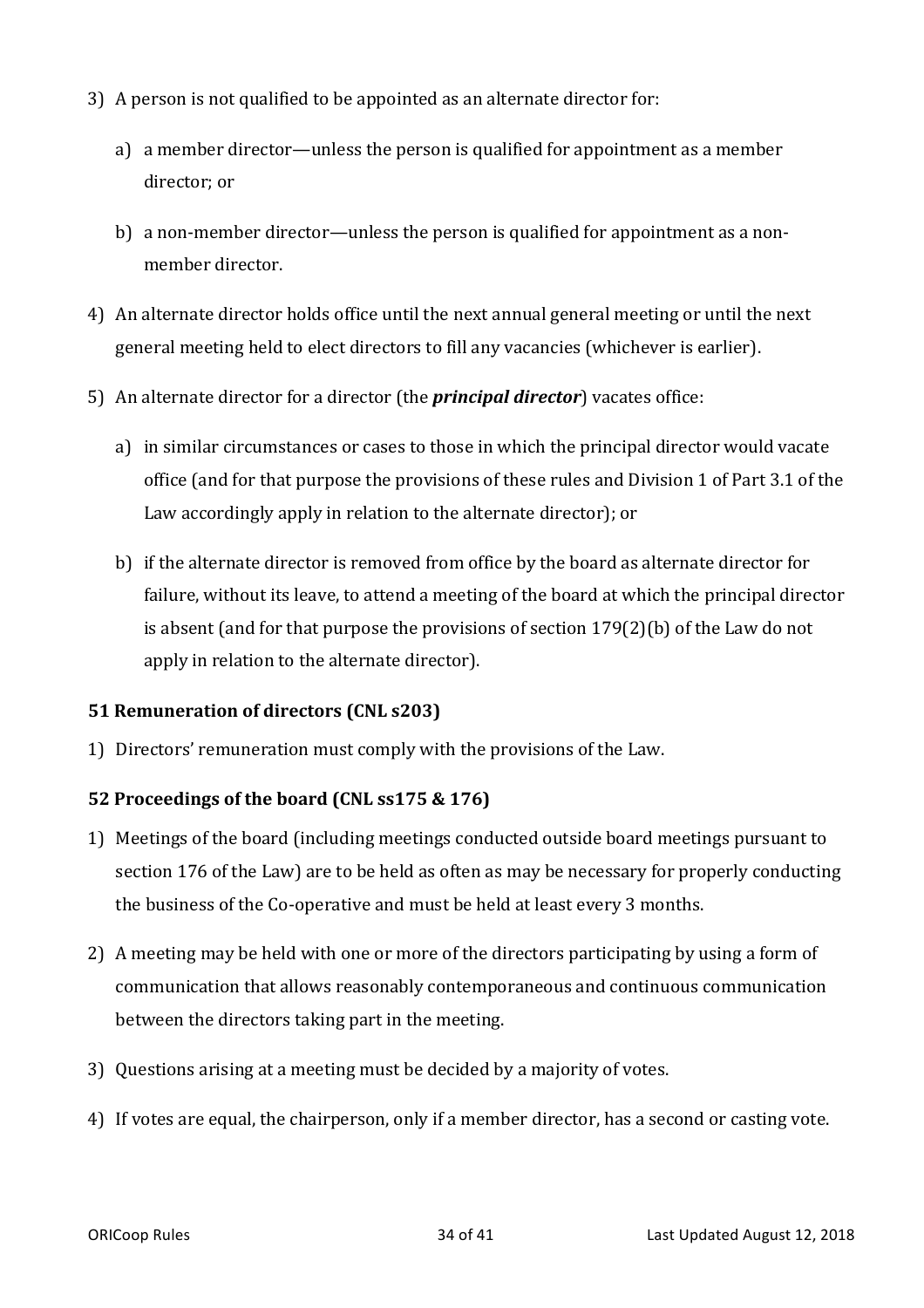5) Other than in special circumstances decided by the chairperson, at least 48 hours notice must be given to the directors of all meetings of the board, without which the meeting cannot be held. 

# **53 Quorum for board meetings (CNL s175)**

- 1) The quorum for a meeting of the board is 50% of the number of directors (or if that percentage of the number of directors is not a whole number, the whole number next higher than one half).
- 2) For a quorum, the number of member directors must outnumber the non-member directors by at least one.

# **54 Chairperson of board**

- 1) The chairperson of the board is to be elected by the board.
- 2) If no chairperson is elected or the chairperson is not present within 15 minutes after the time fixed for holding the meeting or is unwilling to act as chairperson of the meeting, the directors present may choose one of their number to be chairperson of the meeting until the chairperson attends and is willing to act as chairperson.
- 3) The chairperson may be removed, and a new chairperson elected, by:
	- a) ordinary resolution of the board, unless paragraph (b) applies; or
	- b) ordinary resolution at a general meeting, if these rules provide that the chairperson is elected at a general meeting of the Co-operative.

# **55 Delegation and board committees (CNL s178)**

- 1) The board may by resolution delegate to:
	- a) a director; or
	- b) a committee of 2 or more directors; or
	- c) a committee of members of the Co-operative; or
	- d) a committee of members of the Co-operative and other persons if members form the majority of persons on the committee; or
	- e) a committee of directors and other persons;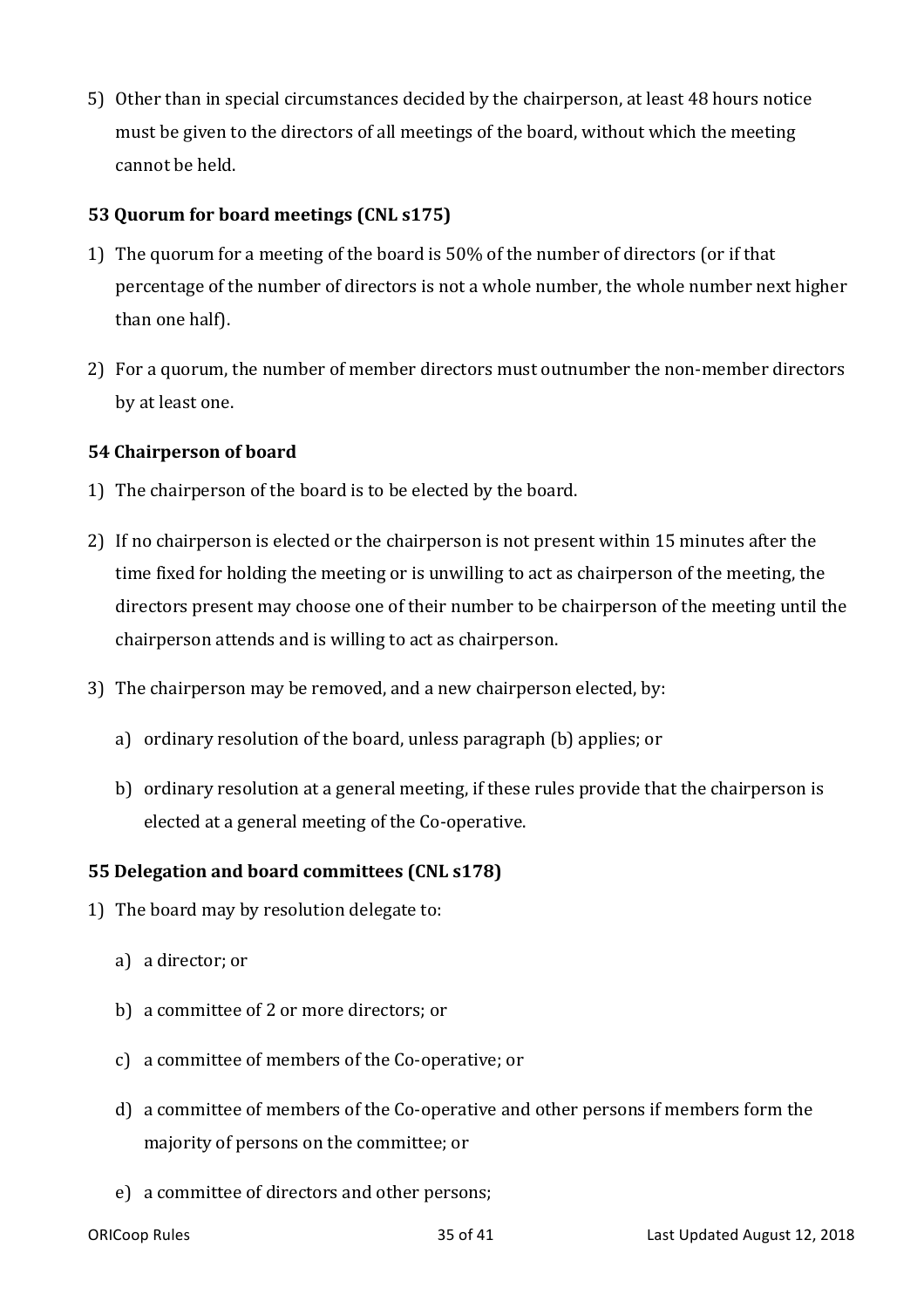the exercise of the board's powers (other than this power of delegation) specified in the resolution. 

- 2) The Co-operative or the board may by resolution revoke all or part of the delegation.
- 3) A power delegated under this rule may, while the delegation remains unrevoked, be exercised from time to time in accordance with the delegation.
- 4) A delegation under this rule may be given on conditions limiting the exercise of the power delegated, or time or circumstances.
- 5) Despite any delegation under this rule, the board may continue to exercise the power delegated.
- 6) If a power is exercised by a director (alone or with another director) and the exercise of the power is evidenced in writing, signed by the director in the name of the board or in his or her own name on behalf of the board, the power is taken to have been exercised by the board. This is so whether or not a resolution delegating the exercise of the power to the director was in force when the power was exercised, and whether or not any conditions mentioned in sub rule (3) were observed by the director exercising the powers.
- 7) A committee may elect a chairperson of their meetings. If no chairperson is elected, or, if at a meeting the chairperson is not present within 15 minutes after the time appointed for holding the meeting, the members present may choose one of their number to be chairperson of the meeting.
- 8) A committee may meet and adjourn as it thinks appropriate. Ouestions arising at a meeting must be decided by a majority of votes of the members present and voting and if the votes are equal, the chairperson has a second or casting vote.

#### **56 Other committees**

- 1) The board may by resolution appoint committees of members or other persons or both, to act in an advisory role to the board and to committees of directors.
- 2) Rule 55 (6) and (7) apply to committees appointed under this rule, with the changes approved by the board.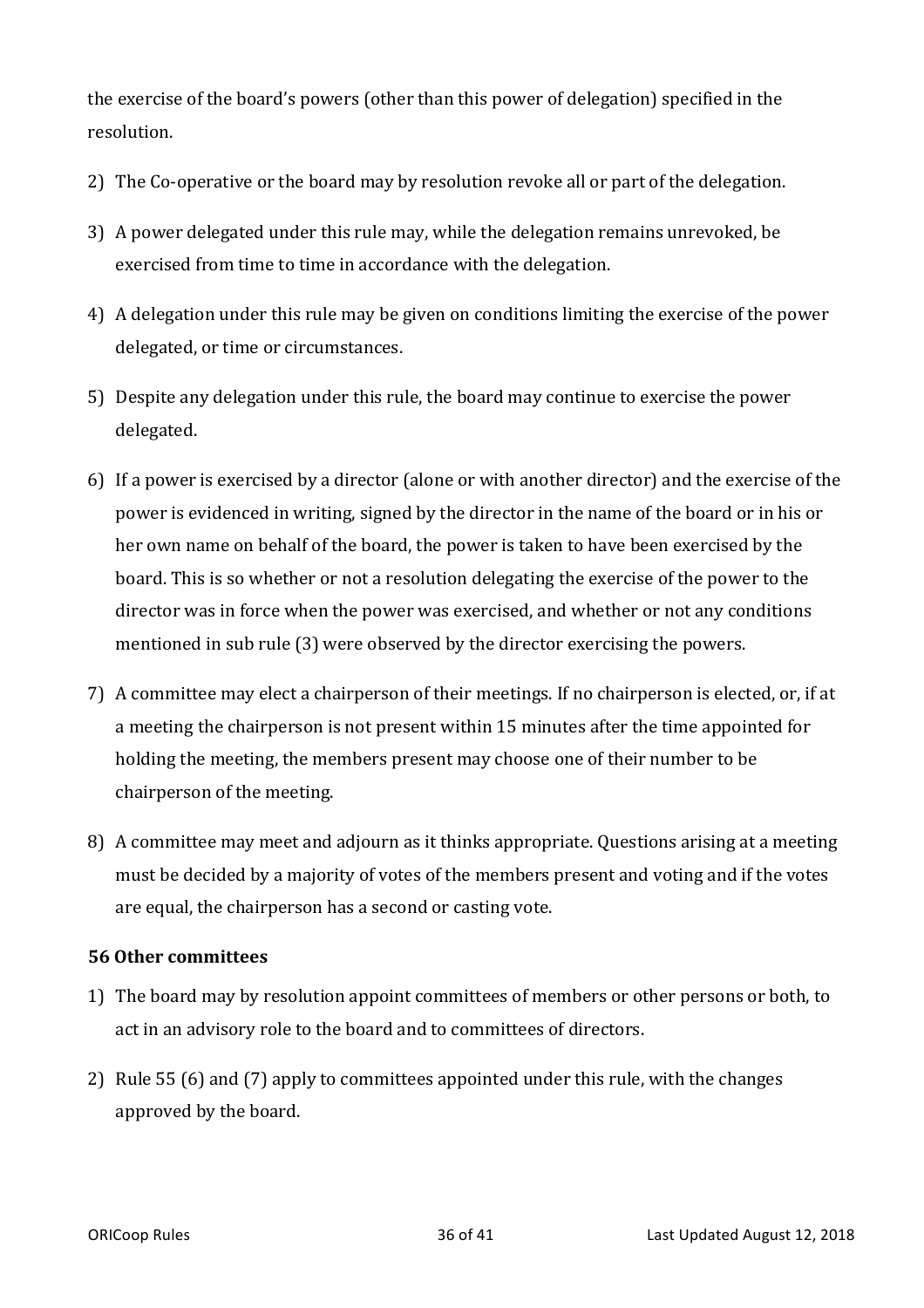3) The quorum for a meeting of the committee is half the number of committee members (or, if half is not a whole number, the whole number next higher than one half).

#### **57 Minutes**

- 1) The board must keep minutes of meetings and, in particular, of:
	- a) all appointments of officers and employees made by the directors; and
	- b) the names of the directors present at each meeting of the board and of a committee of the board; and
	- c) all resolutions and proceedings at all meetings of the Co-operative and of directors and of committees of directors.
- 2) Minutes must be entered in the appropriate records within 28 days of the meeting to which they relate was held.
- 3) The minutes are to be signed within a reasonable time after the meeting to which they relate by either the chairperson of that meeting or the chairperson of the next meeting.

#### **Part 5 Rules**

#### **58 Amendments and copies of rules (CNL ss57 & 60-63)**

- 1) Any amendment of the rules must be approved by special resolution. However, if model rules are adopted in the manner specified under section  $65(a)$  of the Law, any amendments to the model rules as notified by the Registrar are included in the Co-operative's rules without the need for a special resolution.
- 2) A proposal to amend the rules of the Co-operative must be made in a form approved by the board which clearly shows the existing rule or rules concerned and any proposed amendment to the rules.
- 3) A member is entitled to a copy of the rules upon payment of the amount of \$5 to the Cooperative.

#### **Part 6 Administrative matters**

#### **59 Seal (CNL ss49 & 223)**

1) The Co-operative is not required to execute document by a common seal.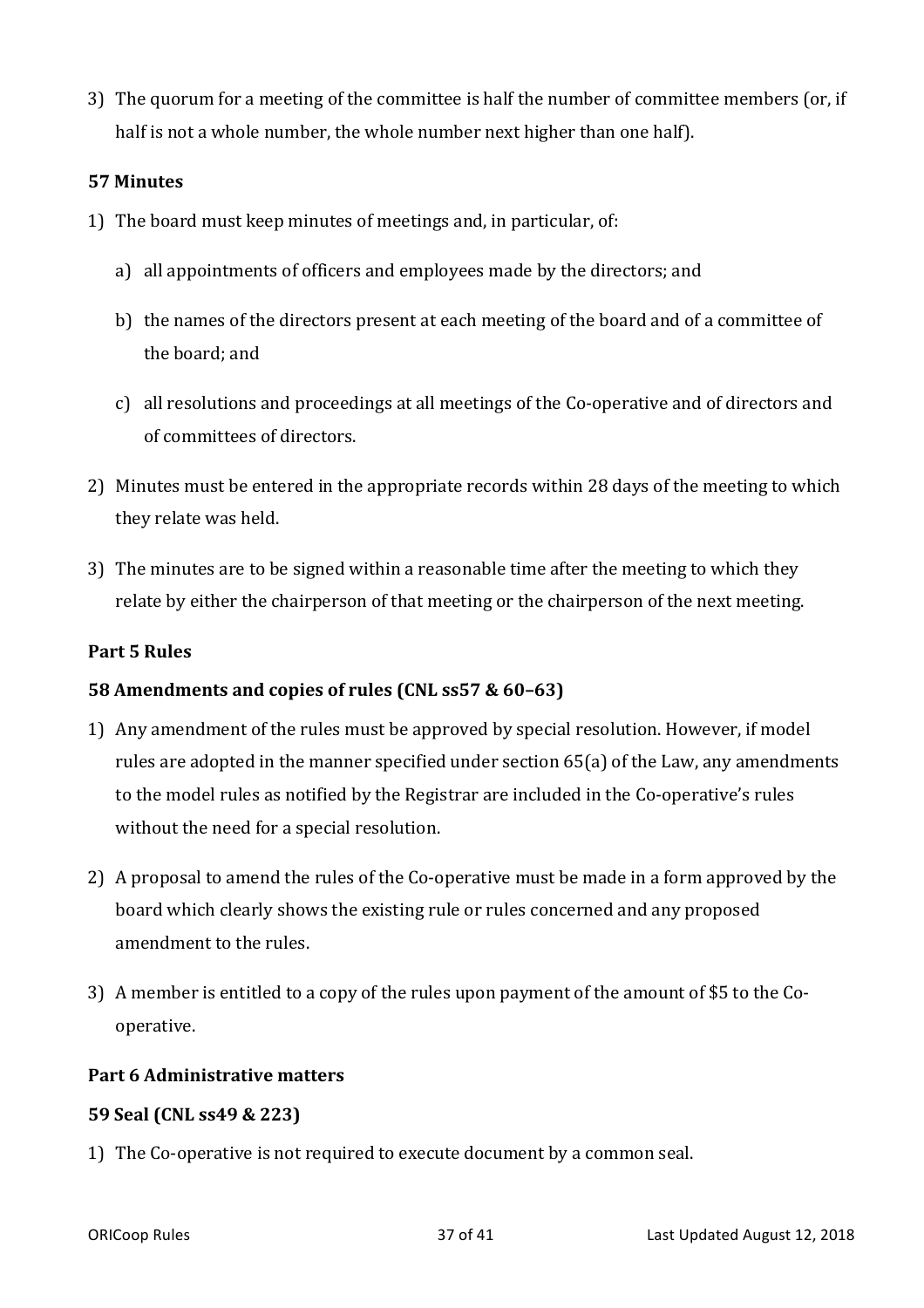2) The Co-operative must execute documents by two (2) Directors signing the document or a Director and the Secretary signing the document.

# **60 Inspection of records and registers (CNL ss214 & 215)**

- 1) Members of the Co-operative can access the records and registers as listed in section 214  $(1)$  of the Co-operative National Law and they may make a copy of any entry in the registers for personal  $&$  non-commercial use only, as per the Privacy Policy of the Co-operative. All other requests for provision of information by a member ( $c215$ ) should be outlined in a specific letter of request to the Board, together with payment as deemed by Board.
- 2) Members do not have access to the minutes of board or committee meetings, but may request access to any such minutes in writing to the board.

# **61 Safe keeping of securities**

Shares, debentures, charges and any other certificates or documents or duplicates of them pertaining to securities must be safely kept by the Co-operative in the way and with the provision for their security as the board directs

#### **62 Notices to members (CNL s611)**

- 1) This rule applies in addition to section 611 of the Law regarding how a notice or other document may be given to a member of the Co-operative.
- 2) A notice or other document required to be given to a member of the Co-operative may be given by the Co-operative to any member by any form of technology (for example, by fax or email), where the member has given consent and notified the Co-operative of the relevant contact details.
- 3) If a notice is sent by post, service is taken to be effected at the time at which the properly addressed and prepaid letter would be delivered in the ordinary course of post. In proving service by post, it is sufficient to prove that the envelope containing the notice was properly addressed and posted.
- 4) A notice forwarded by some other form of technology is taken to have been served, unless the sender is notified of a malfunction in transmission, on the day of transmission if transmitted during a business day, otherwise on the next following business day.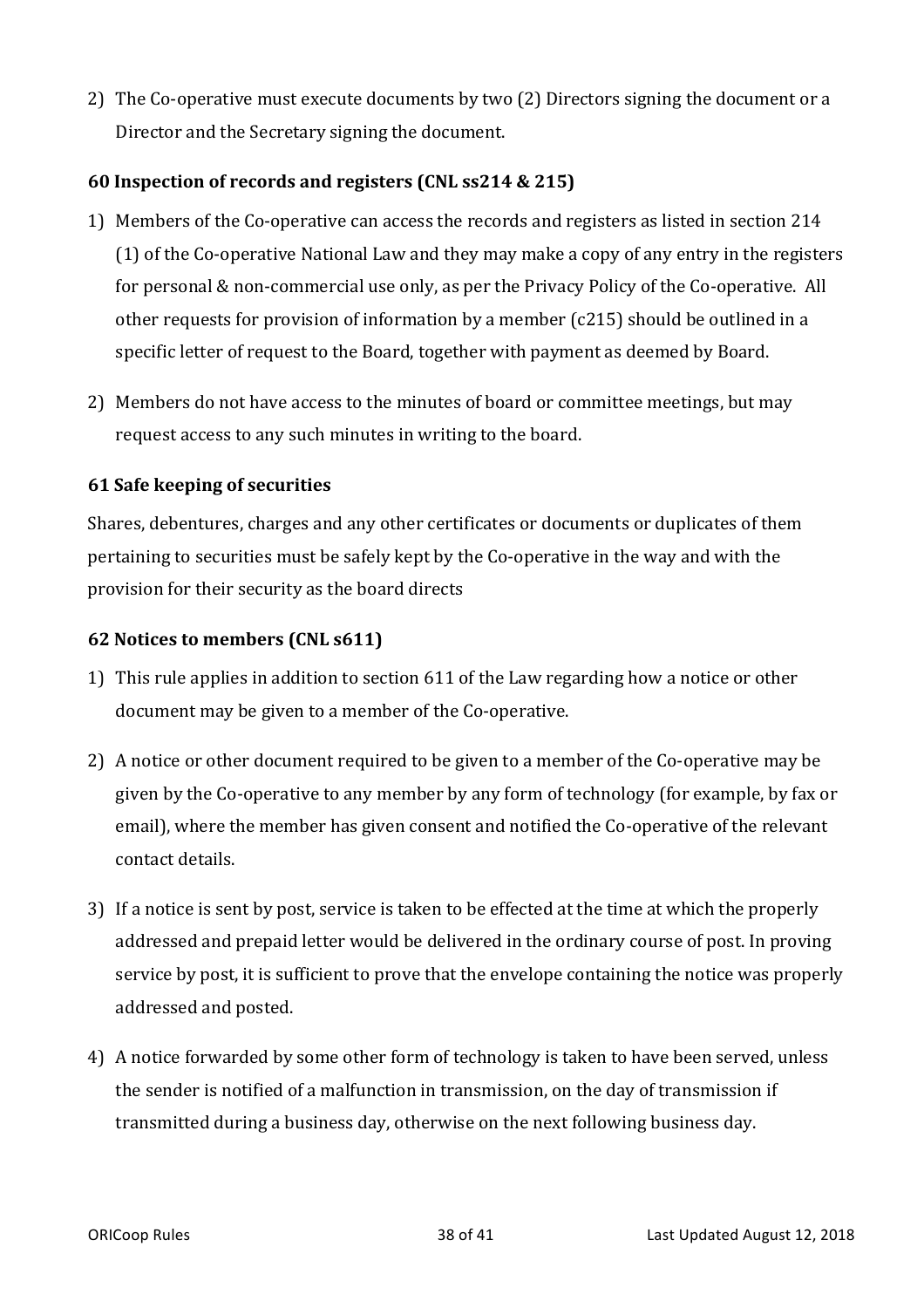- 5) A notice may be given by the Co-operative to joint members by giving the notice to the joint member named first in the register of members.
- 6) A notice may be given by the Co-operative to the person entitled to a share in consequence of the death, incapacity or bankruptcy of a member by sending it through the post in a prepaid letter addressed to that person by name. Alternatively, it can be addressed to the person by the title of representative of the deceased or incapacitated person, or trustee of the bankrupt, or by any like description, and:
	- a) the address should be that supplied for the purpose by the person claiming to be entitled; or
	- b) if no such address has been supplied, the notice can be given in the manner in which it could have been given if the death, incapacity or bankruptcy had not occurred.

# Part 7 Accounting and financial matters

### **63 Financial year**

The financial year of the Co-operative ends on June 30th.

### **64 Accounts**

- 1) The board must have at least one financial institution account, electronic or otherwise, in the name of the Co-operative, into which all amounts received by the Co-operative must be paid as soon as possible after receipt.
- 2) All cheques drawn on the accounts, and all drafts, bills of exchange, promissory notes and other negotiable instruments, of the Co-operative must be signed by 2 authorised persons.
- 3) The operation of any electronic accounts must be restricted so that there is a requirement for authorisation by 2 authorised persons.
- 4) Notwithstanding rules (2) and (3), the board may maintain an account with credit or debit card facilities with a financial institution such that recurring and petty expenses can be paid with the authorisation of only one authorised person. This account must be maintained at an account level determined by the board, but not greater than \$1,000, and transfers to this account to maintain the account level should take place no less frequently than once a month.
- 5) For the purposes of this rule, an *authorised person* is: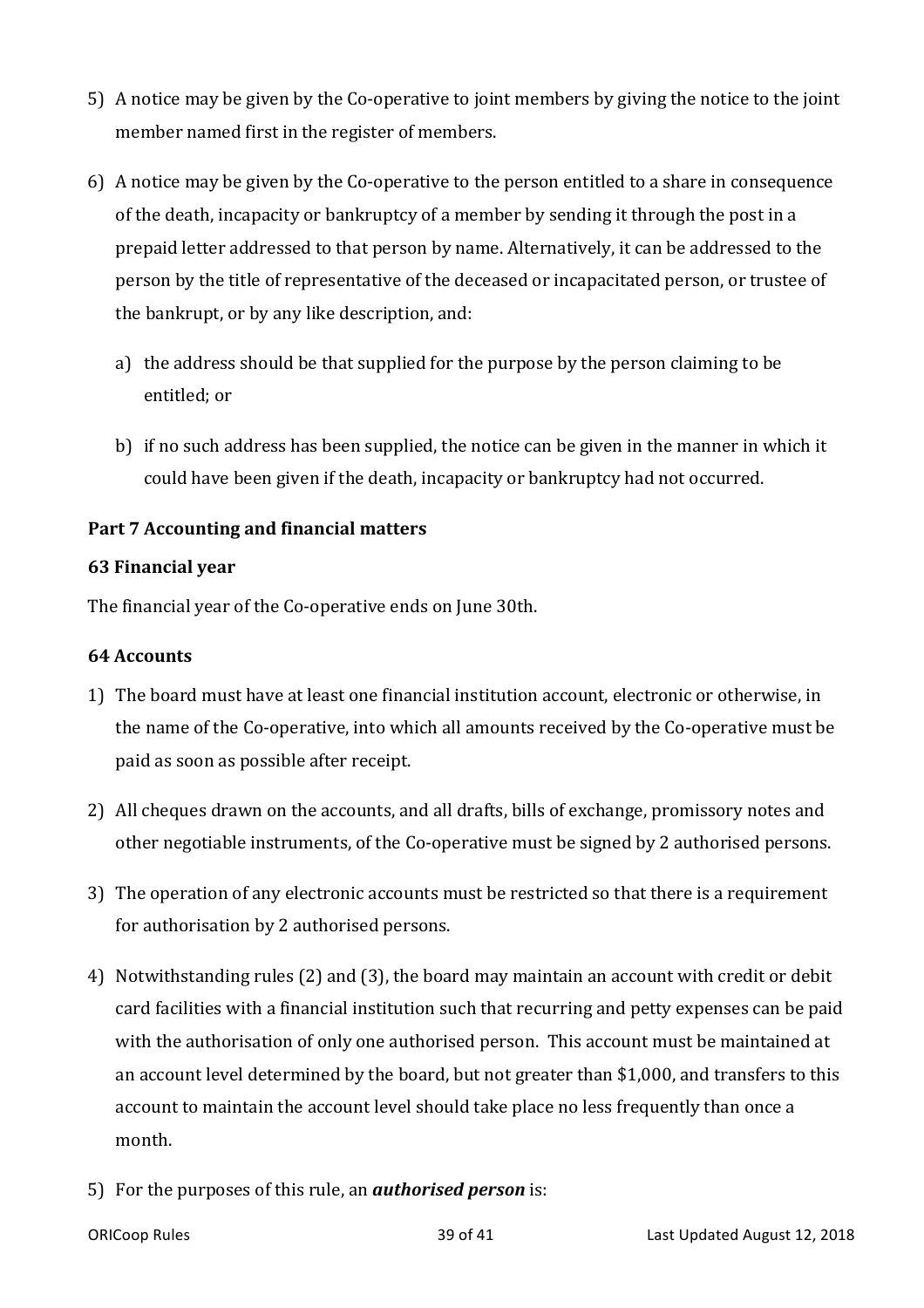- a) a director; or
- b) a person approved by the board.

# **65** Appointing an auditor or reviewer for small Co-operative (CNL s298)

The Co-operative will appoint an auditor as required under the law.

# **66** Appointing an auditor or reviewer for a small Co-operative if there is a direction **under the Law (CNL ss271 & 272)**

- 1) If a small Co-operative is directed to prepare a financial report under section 271 or 272 of the Law and the direction requires that the financial report be audited or reviewed, the board must appoint an auditor or reviewer (as the case may be) within one month of the direction.
- 2) An auditor or reviewer appointed under this rule holds office until the financial report prepared as a result of the direction has been audited or reviewed and sent to members.

# **67 Disposal of surplus funds during a financial year (CNL ss355-358)**

- 1) The Co-operative may dispose of any surplus arising in a financial year arising from the business of the Co-operative in the manner authorised under the Law as determined by the board including:
	- a) Consideration of bonus Investor shares issued to ORICoop farm manager(s)
	- b) Support to local organisations with aligned purpose
- 2) A part of the surplus, but not more than 10%, arising in any year from the business of the Co-operative may be applied for:
	- a) charitable purposes; or
	- b) supporting any activity approved by the Board in accordance to ORICoop principles

# **68 Provision for loss**

The board must make appropriate provision for losses in the Co-operative's accounts and when reporting to members is to indicate whether the loss is expected to continue and whether there is any real prejudice to the Co-operative's solvency.